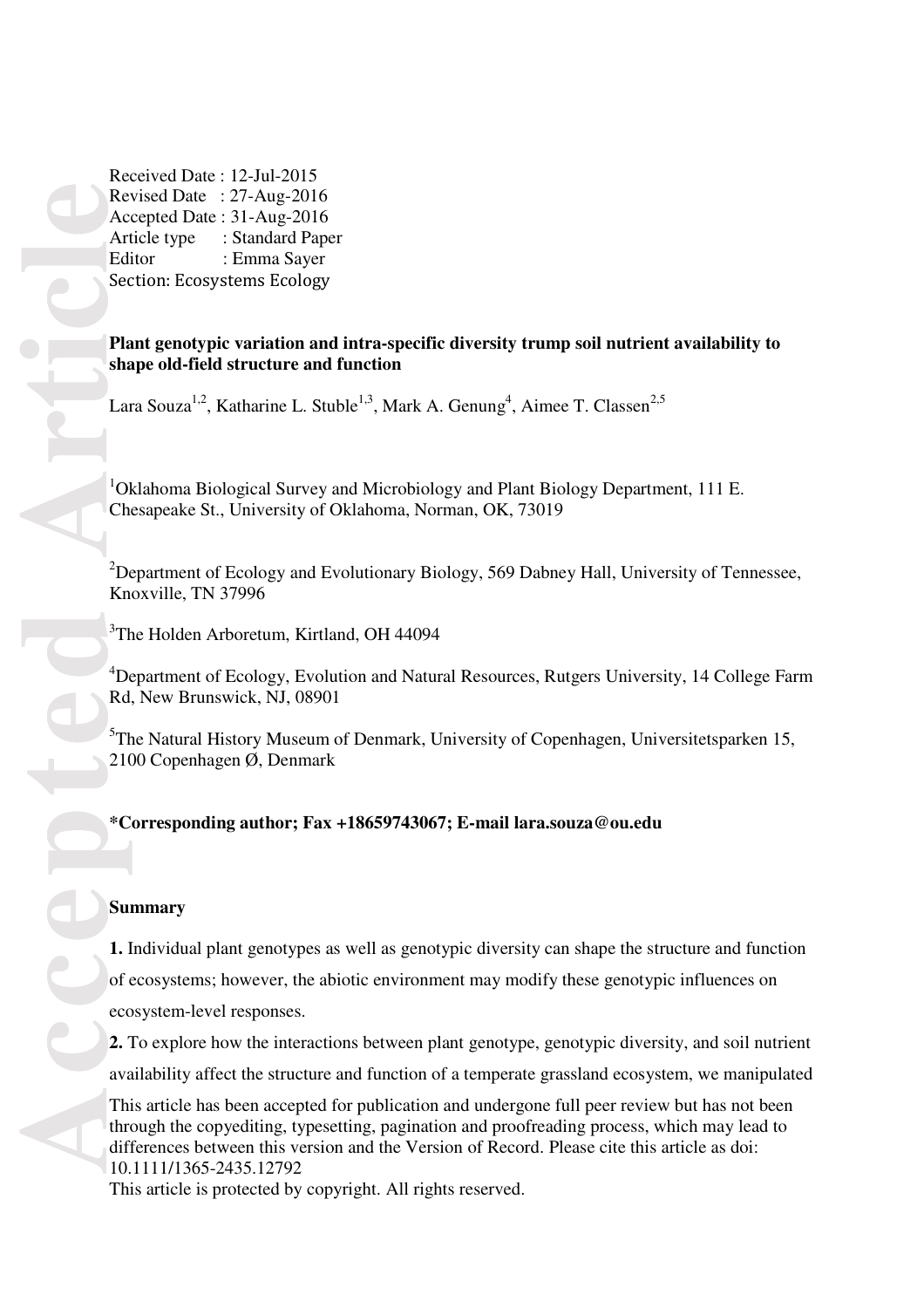**Accession** the set of the set of the set of the set of the set of the set of the set of the set of the set of the set of the set of the set of the set of the set of the set of the set of the set of the set of the set of t temporal changes in ecosystem structure (e.g., leaf area index and net primary productivity) as well as a variety of ecosystem functions (e.g., net ecosystem carbon and water exchange and soil carbon efflux) over a growing season. **3.** We found that variation in plant genotype identity consistently shaped ecosystem structure (aboveground net primary productivity) while it inconsistently altered several ecosystem functions across time. For instance, variation in plant genotype identity influenced net ecosystem carbon dynamics early in the growing season while it influenced water dynamics later in the growing season. The strength of the relationship between genotypic diversity and ecosystem function declined over the season and the relationship between ecosystem structure (aboveground net primary productivity) and function (net ecosystem carbon and water exchange) varied across treatments. Overall, there was a strong correlation between ecosystem structure and function across monoculture genotype plots but a weak relationship between ecosystem structure and function across mixed genotype plots. Surprisingly, soil nutrients did not influence ecosystem structure and had minimal impacts on carbon and water flux.

**4.** Our data suggest that plant genetic variation, and to some extent plant genotypic diversity, strongly influence ecosystem structure and function in an old-field ecosystem, but nutrient availability did not directly or interactively influence ecosystem structure or function.

the genotypic diversity of a common perennial herbaceous plant, *Solidago altissima* (single

genotype monoculture and diversity plots) and soil nutrient availability (+nitrogen, +phosphorus,

+nitrogen and + phosphorus, unmanipulated control) in a common garden setting. We tracked

# **INTRODUCTION**

Genotypic variation within a species can alter community interactions as well as ecosystem functions (Whitham *et al.* 2003; Crutsinger *et al.* 2008; Breza *et al.* 2012), but these effects may be contingent on the nutrient status of an ecosystem (Johnson & Agrawal 2005; Fisher *et al.* 2014). While plant genetic variation and intraspecific diversity can shape both community dynamics (Johnson *et al.* 2006; Hughes *et al.* 2008; Genung *et al.* 2010, 2012; Burkle *et al.* 2013) and ecosystem structure (Crustinger *et al.* 2006), the degree to which genotypic variation and genotypic diversity scale up to influence larger ecosystem fluxes of carbon  $(CO<sub>2</sub>)$  and water  $(H<sub>2</sub>O)$  is less clear (but, see Breza et al. 2012). In part, these linkages are driven by the potential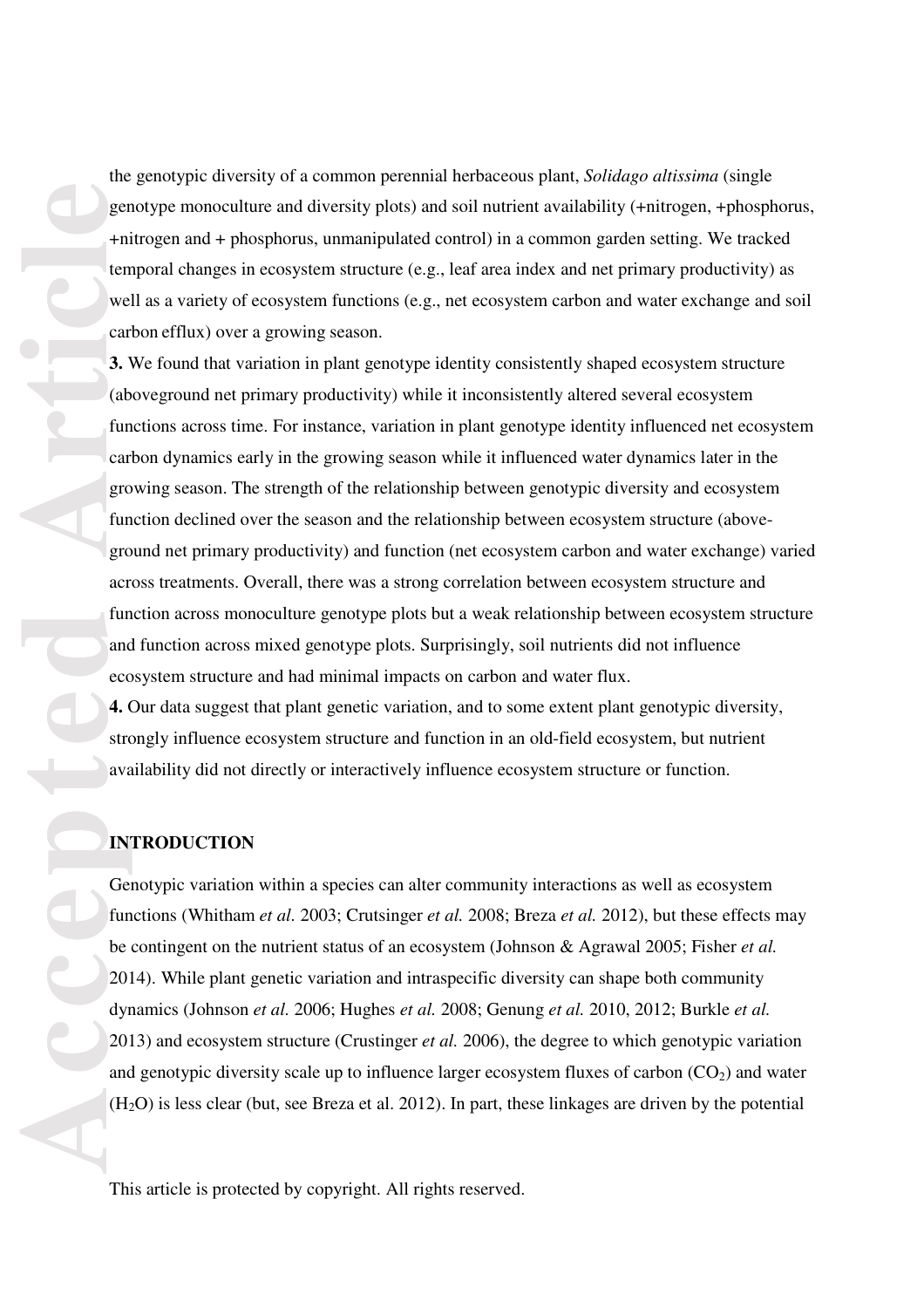for plant traits to alter ecosystem function (Breza et al. 2012). For example, Breza et al. (2012) documented *Solidago altissima* genotypes with higher specific leaf area, stem height and diameter, as well as higher inflorescence mass to exhibit greater aboveground net primary productivity and ecosystem functions such as GEE and NEE.

 Similarly, species richness in a community is positively correlated with net primary productivity, leaf area index (Tilman *et al.* 1996; Hughes *et al.* 2008), and net ecosystem exchange (Wilsey & Polley 2004). The positive correlation between ecosystem function and inter-specific diversity is likely driven by trait divergence among species that allow for niche differentiation (Hooper *et al.* 2005, Cardinale 2012). Trait divergence among species and genotypes can lead to greater niche partitioning, enhanced resource utilization, reduced interspecific competition and, ultimately, may alter ecosystem carbon and water dynamics. Ecosystem nutrient status can also significantly influence plant trait expression and ecosystem function (Treseder & Vitousek 2001; Madritch *et al.* 2006) and may negate or reduce the influence of genotype on these processes. Further, carbon and water dynamics are influenced by plant traits as well as by ecosystem properties such as nutrient availability. For instance, nutrient availability will likely promote an increase in mean trait values of shoot and root traits (e.g., foliar vs. root production), generating greater productivity and thus altering carbon and water dynamics (Deyn et al. 2008, Diaz et al. 2016).

 Clearly, plant genotype, plant genotypic diversity, and nutrient availability are important drivers of plant trait expression and ecosystem net primarily productivity, but less is known about how these drivers may interact to alter larger-scale ecosystem carbon and water dynamics. In addition, environmental context, including seasonality and nutrient availability, will influence genotypic variation and diversity effects on ecosystem structure and function. Factors including nutrient availability as well as seasonality are likely to dictate which genotypes are most successful, the relative divergence in traits among genotypes, and ultimately the importance of intraspecific diversity.

We explored how ecosystem nutrient status, variation in genotypic identity, and genotypic diversity altered the carbon and water dynamics of a dominant old-field plant, *Solidago altissima*. We manipulated soil nutrient variability (control, nitrogen, phosphorus, nitrogen + phosphorus), *Solidago* genotypic identity (10 different genotypes), and *Solidago* genotypic diversity (12 different diversity plots, each with a unique combination of water and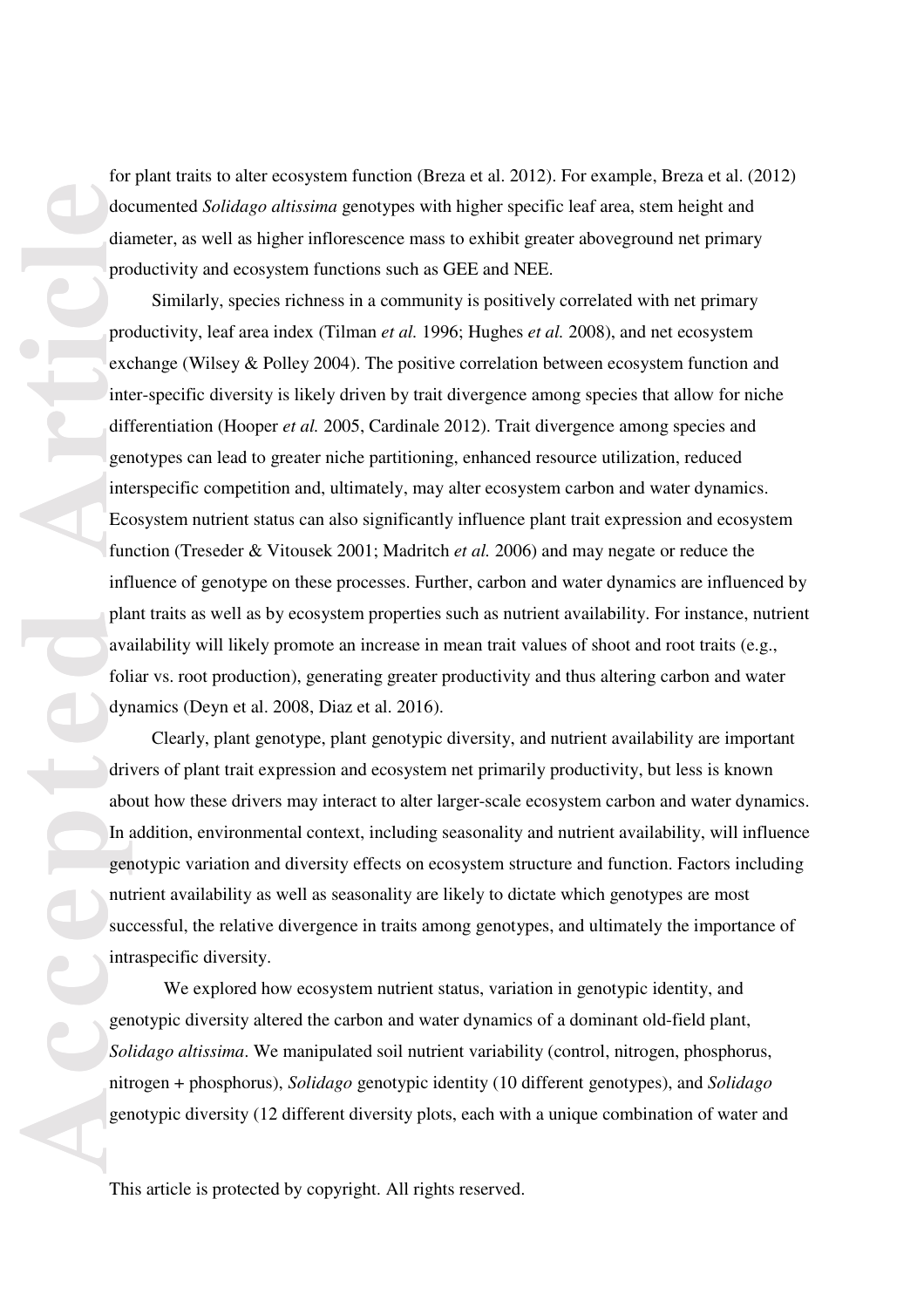carbon between the biosphere and atmosphere are modified by the combined effects of intraspecific diversity and soil nutrients. Specifically, we asked whether plant genotype, intra-specific diversity, and soil nutrient availability act independently or interdependently to affect ecosystem structure, ultimately scaling to influence function by altering ecosystem carbon and water fluxes?

## **METHODS**

#### **Study System**

*Solidago altissima*, tall goldenrod, is a well-studied (Maddox & Root 1987; Wise & Abrahamson 2008) and common old-field species in the eastern US (Semple & Cook 2006; Souza *et al.*  2011b). The species' range extends from Florida northward to Quebec, and westward to California (USDA Plants Database). In old fields in eastern Tennessee, *S. altissima* can constitute over 47% of the aboveground biomass (Souza, unpublished data). *Solidago altissima* populations spread locally by rhizomes, creating patches, which can consist of clones of a single genotype (monocultures) or multiple genotypes (Gross & Werner 1983; Halverson *et al.* 2008). Previous work in this ecosystem found that intra-specific variation in *S. altissima* at the individual level can influence ecosystem functions (Souza *et al.* 2011c) with litter decomposition rates among *S. altissima* genotypes varying by 50% (Crutsinger *et al.* 2009) and southern and northern populations varying by two-fold in net ecosystem  $CO<sub>2</sub>$  exchange (Breza *et al.* 2012, and see Lojewski *et al.* 2012 for genetic based influences on ANPP and soil CO<sub>2</sub> efflux). Finally, intraspecific variation and diversity influence ecosystem structure (ANPP) and community dynamics (Crutsinger *et al.* 2006), yet scaling the effects of intra-specific diversity to the level of ecosystem function has not yet been explored.

## **Plant genotype collection and experimental establishment**

We sampled genotypes from 17 old-field communities located in Eastern Tennessee, USA (35° 54' 12''N, 84°20' 22''W) and identified twenty distinct patches of *S. altissima*, spaced 50-150 meters apart in March 2009. Sampled old-field communities had similar soil types and land-use histories (Souza *et al.* 2011a). From each of these patches, we excavated the rhizomes from a single ramet of *S. altissima* to ensure the collection of 20 individual genotypes (Crutsinger *et al.*  2006). Each rhizome was divided into 3 cm pieces and transplanted into flats containing sterilized potting soil and root stimulator (Roots 2, Roots inc. OSIA Independence, MO). Plants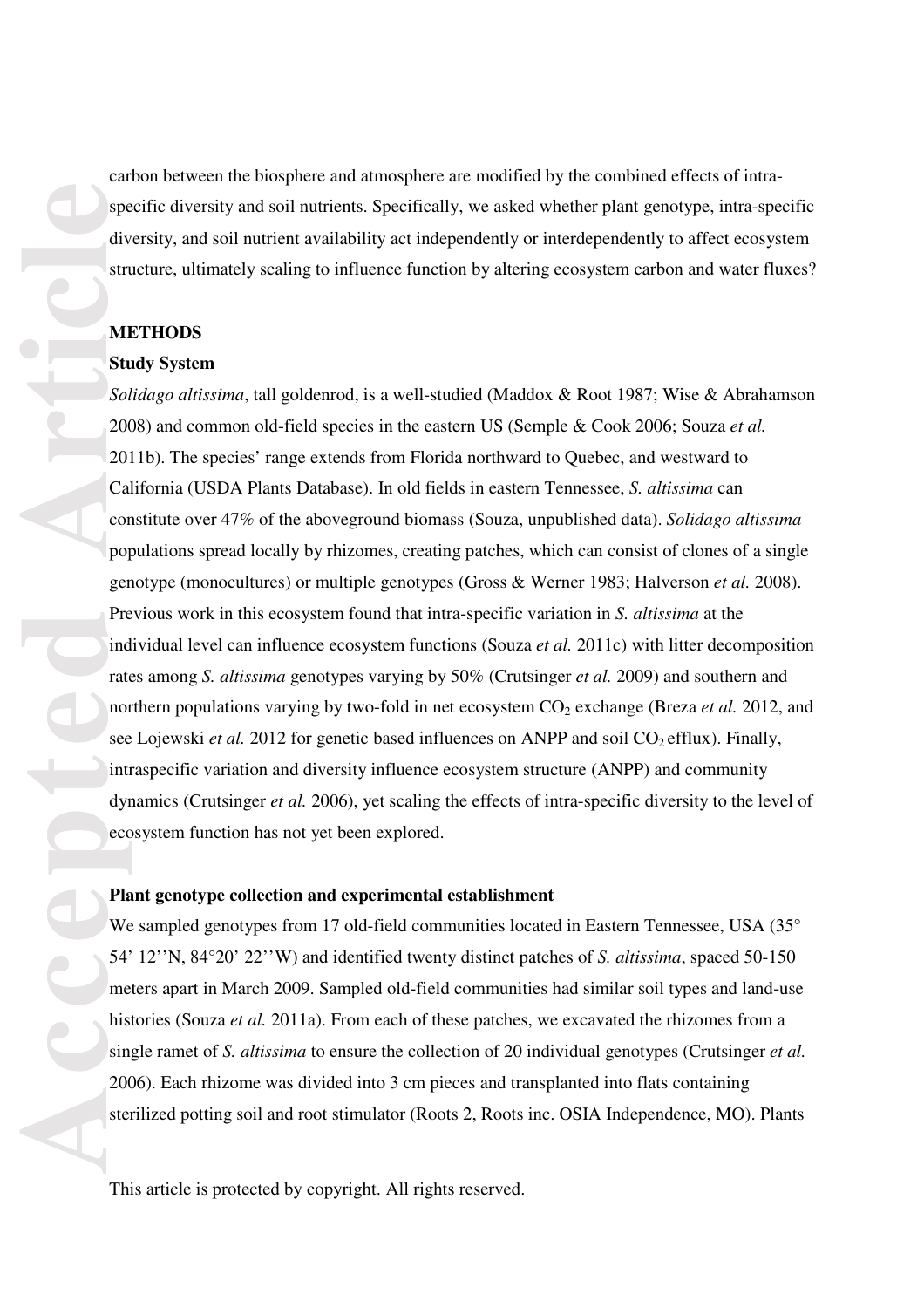were grown in a greenhouse (at 25°C) and were watered and fertilized as needed for 12 weeks. In June of 2009, three randomly selected ramets of a single genotype were transplanted into 76 L pots in the field. Each of the 20 genotypes was planted in 2 to 4 of these monoculture pots for a total of 48 monocultures. Pots were located within a fenced (to exclude deer) common garden at the University of Tennessee Institute of Agriculture (35°53'47.84''N, 83°57'22.86"W). From May-August of 2009, we quantified morphological traits (leaf width, leaf length, inter node length, stem height, stem diameter), physiological traits (specific leaf area), reproductive traits (first day flowering, flowering duration, inflorescence mass), and herbivory traits (aphid density, percent leaf damage) for all genotypes. We targeted the selected plant functional traits because they are associated with plant performance, are commonly measured and thus relatable to other studies, and ultimately influence ecosystem carbon and water dynamics (Cornelissen *et al.* 2003, Kattge *et al*. 2011).

#### **Experimental Design**

To select the genotypes used in the field experiment, we performed a principal component analysis that included all of the plant traits (e.g., morphological, physiological, reproductive, herbivory) measured among the 20 *S. altissima* genotypes in the summer of 2009. We selected the 10 genotypes that maximized trait variance across the first two principle component axes (see Burkle *et al.* 2013 for further trait information for each of the genotypes) for use in the field experiment.

 In June of 2010, we established a common garden experiment where we manipulated genotypic diversity and soil nutrients in a completely randomized plot design. Clones for each plant of the chosen genotypes were collected from monoculture pots described in the previous section. Each experimental plot was  $1-m^2$  with a 1.5 m buffer between plots. Each 1 m<sup>2</sup> plot was lined with 12-mil heavy plastic buried 36 cm into the soil profile to inhibit rhizome connections among the experimental plots and plots were arrayed in a random grid. Monoculture plots contained six individuals (i.e. clones) of a single *S. altissima* genotype. Diversity plots contained 6 individuals, one each of 6 randomly selected genotypes, with no two plots containing identical combinations of genotypes to avoid sampling effects or the influence of particularly high yielding genotypes in mixture compared to monoculture plots (Wardle et al. 1999). In a fully factorial design, monoculture and diversity plots were subject to one of four nutrient treatments: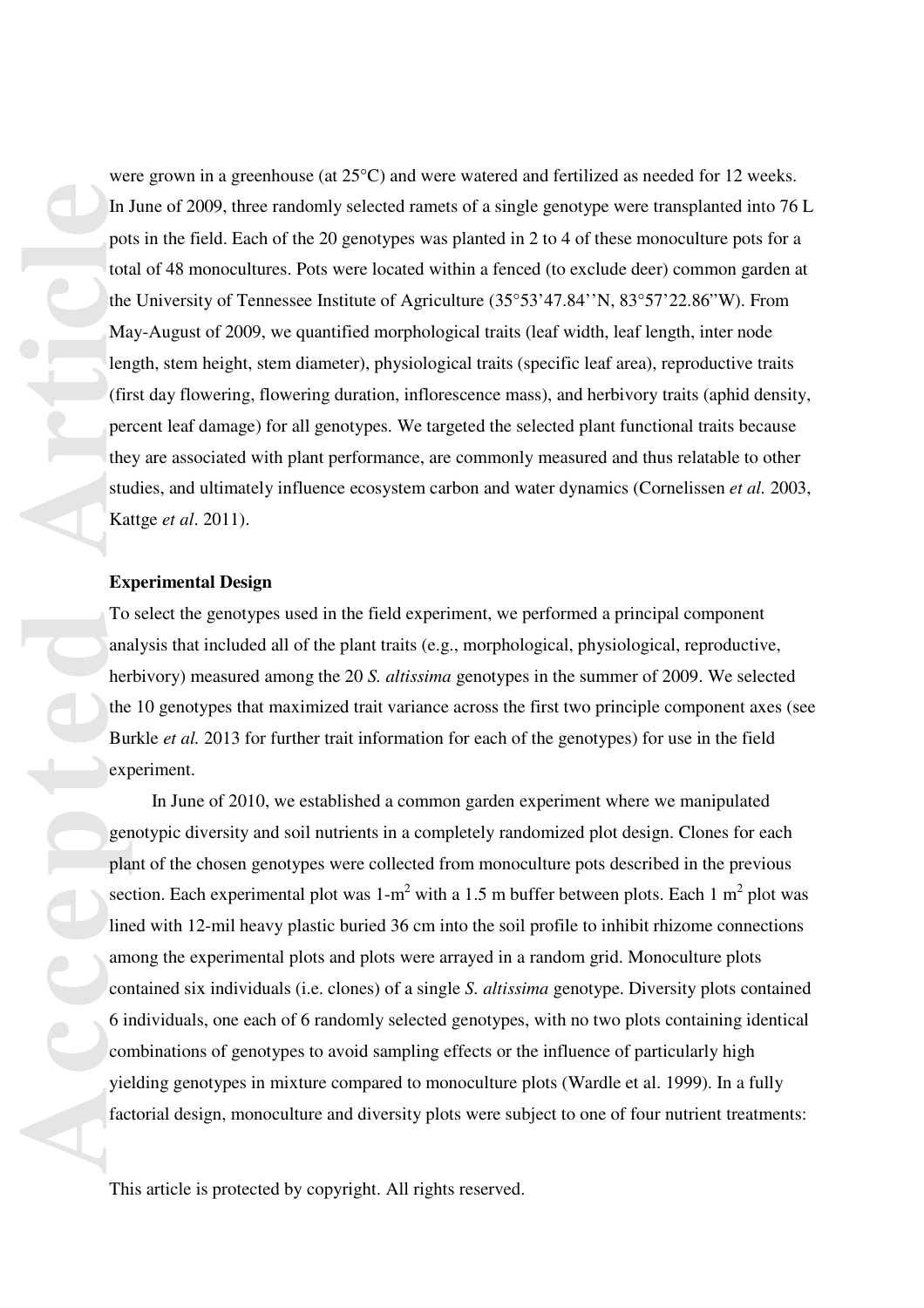(1) control (no nutrient amendment), (2) nitrogen (N) amendment (10 g m<sup>-2</sup> yr<sup>-1</sup>), (3) phosphorus (P) amendment (10 g m<sup>-2</sup> yr<sup>-1</sup>), and (4) P and N amendment (P = 5 g m<sup>-2</sup> yr<sup>-1</sup> and N = 5 g m<sup>-2</sup> yr<sup>-1</sup> <sup>1</sup>). Plots were fertilized following established 'NutNet' protocols to enable comparisons with other fertilization experiments (Borer *et al.* 2014). Each genotype was replicated in two monoculture plots and included in three diversity plots for a total (N) of 80 monoculture and 12 diversity plots.

## **Measurements of Ecosystem Structure and Functions**

## *Ecosystem Structure*

To determine the main and interactive effects of genotypic variation, intra-specific diversity and soil nutrients on ecosystem structure, we quantified leaf area index (LAI) and aboveground plant biomass on each of the treatment plots. We measured LAI with a line-integrating ceptometer (Decagon Accupar, Decagon Devices, Pullman, WA) that records canopy photosynthetically active radiation (PAR) interception by quantifying PAR above and below the plant canopy. We took four PAR measurements (two above and two below the plant canopy) per experimental plot and then averaged them for each of the three measurement times during the growing season. To determine aboveground biomass, we used an already established allometric equation ( $y = 0.010 \text{ x}$ ) +1.055,  $R^2$  = 0.83,  $P < 0.0001$ , Breza *et al.* 2012) with both stem diameter and height as predictors of aboveground biomass for June, July and August 2010. In September, we destructively harvested plot-level aboveground biomass by clipping all individuals at ground level. We oven-dried all aboveground biomass for each plot at 65**°**C for approximately 48 hours, and then weighed it to determine biomass.

### *Ecosystem Function*

To determine the effects of variation in genotype identity, intra-specific diversity and soil nutrients on ecosystem functions, we quantified soil and whole ecosystem carbon  $(CO_2)$  and water (H<sub>2</sub>O vapor) exchange. Soil  $CO_2$  efflux was measured using a LI-6400 infrared gas analyzer (Li-Cor Inc., Lincoln, NE, USA) placed over installed PVC collars (80cm<sup>2</sup> in area, 5cm in height) in the soil (one PVC collar per plot). Measurements were taken monthly between 10:00 and 15:00 hours. We estimated net ecosystem of exchange carbon (NEE;  $\mu$ mols CO<sub>2</sub> m<sup>-2</sup> s<sup>-</sup>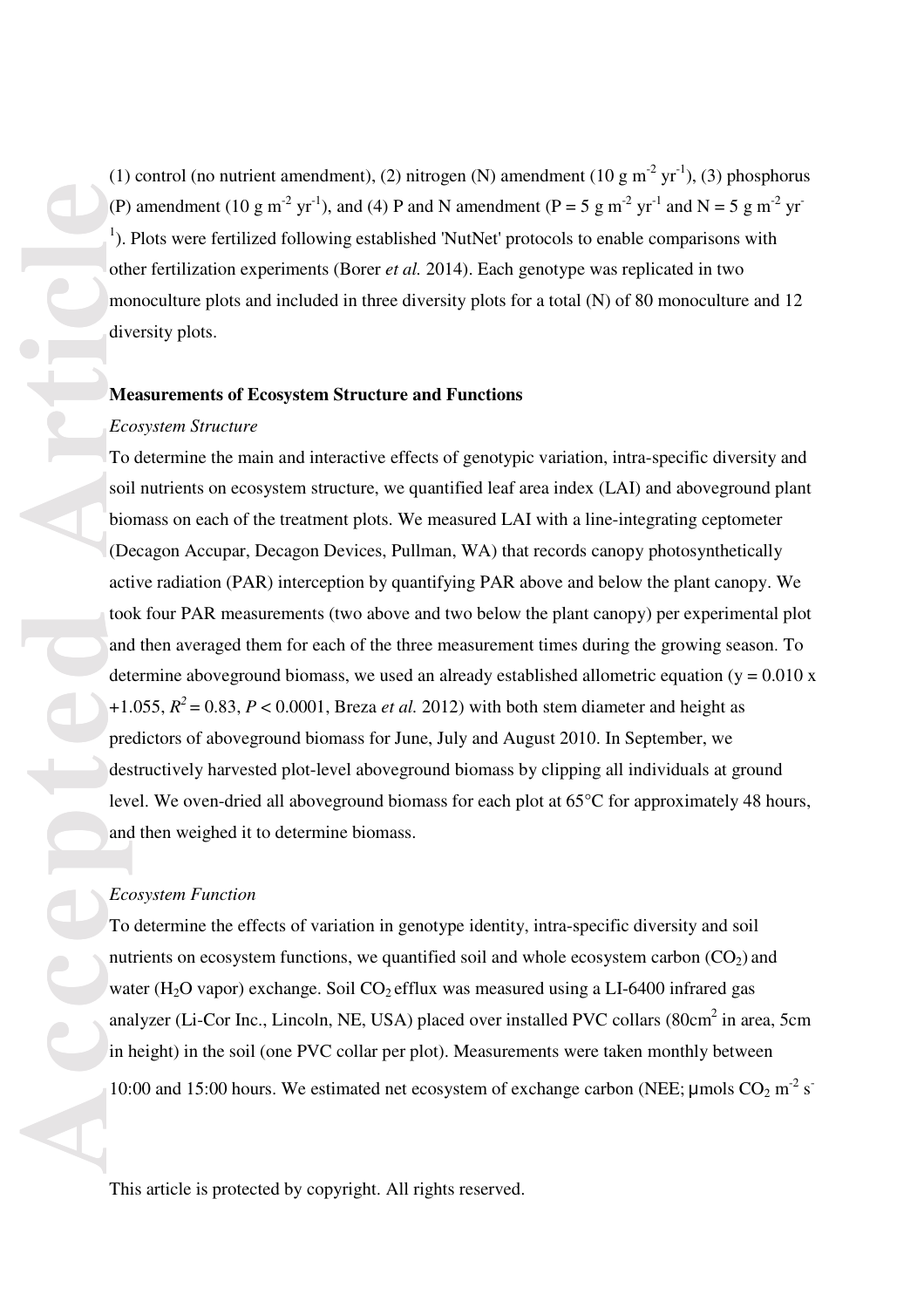<sup>1</sup>) and water (ET;  $\mu$ mols H<sub>2</sub>O m<sup>-2</sup> s<sup>-1</sup>) at the plot level monthly by recording the flux of carbon dioxide (CO2) and water vapor (H2O) from each *Solidago* monoculture & diversity plot using a Li-COR 7500 infrared gas analyzer (Li-Cor Inc., Lincoln, NE, USA). We placed a portable chamber (0.49 m<sup>2</sup> in area and 0.37 m<sup>3</sup> in volume) covered with semi-transparent polyethelene material over each experimental plot and recorded  $[CO<sub>2</sub>]$  and  $[H<sub>2</sub>O]$  for approximately 120 seconds (Arnone & Obrist 2003; Huxman *et al.* 2004; Potts *et al.* 2006). Finally, we determined ecosystem water use efficiency (eWUE), by calculating the ratio of NEE and ET. We recorded NEE and ET measurements between the hours of 11:00 and 14:00 hours on a clear, sunny day to ensure maximum ecosystem-level photosynthetic activity.

#### **Statistical Analyses**

To determine the main and interactive effects of time with our treatments, we ran a series of repeated measures analysis of variance (RMANOVA) for ecosystem structure (LAI and ANPP) and ecosystem function (NEE, ET, eWUE, soil  $CO<sub>2</sub>$  efflux) response variables. We the followed up RMANOVAs with two 2-way ANOVA models to determine the main and interactive effects of plant genotype × nutrients and genotypic diversity × nutrients on ecosystem structure (LAI and ANPP) and associated functions (NEE, ET, eWUE, soil  $CO<sub>2</sub>$  efflux) at each time point during the growing season. We used Tukey's HSD means separation test ( $\alpha = 0.05$ ) to identify which treatment means significantly differed from one another. We applied the appropriate transformations to any response variable not fitting a normal distribution. We also performed a series of 8 linear regressions to determine the relationship between ecosystem structure (LAI and ANPP) and functions (NEE and ET) across monocultures vs. diversity plots. We used JMP 11 (SAS Institute Inc., Cary, NC, USA) for all of our statistical analyses.

In addition to the parametric analyses described above, we also tested whether there were nonadditive effects of genotypic diversity compared to expectations based on monocultures. The non-additivity analysis reveals whether the mixture plots have higher or lower trait values than expected given their genotype composition. Plant traits used in this analysis included height, stem diameter, biomass, leaf length, leaf width, and leaf area. We did not analyze plot-level ecosystem functions because these cannot be expressed as individual-level values and thus cannot be drawn at random to reconstitute mixture plots. Using peak-growing season (August)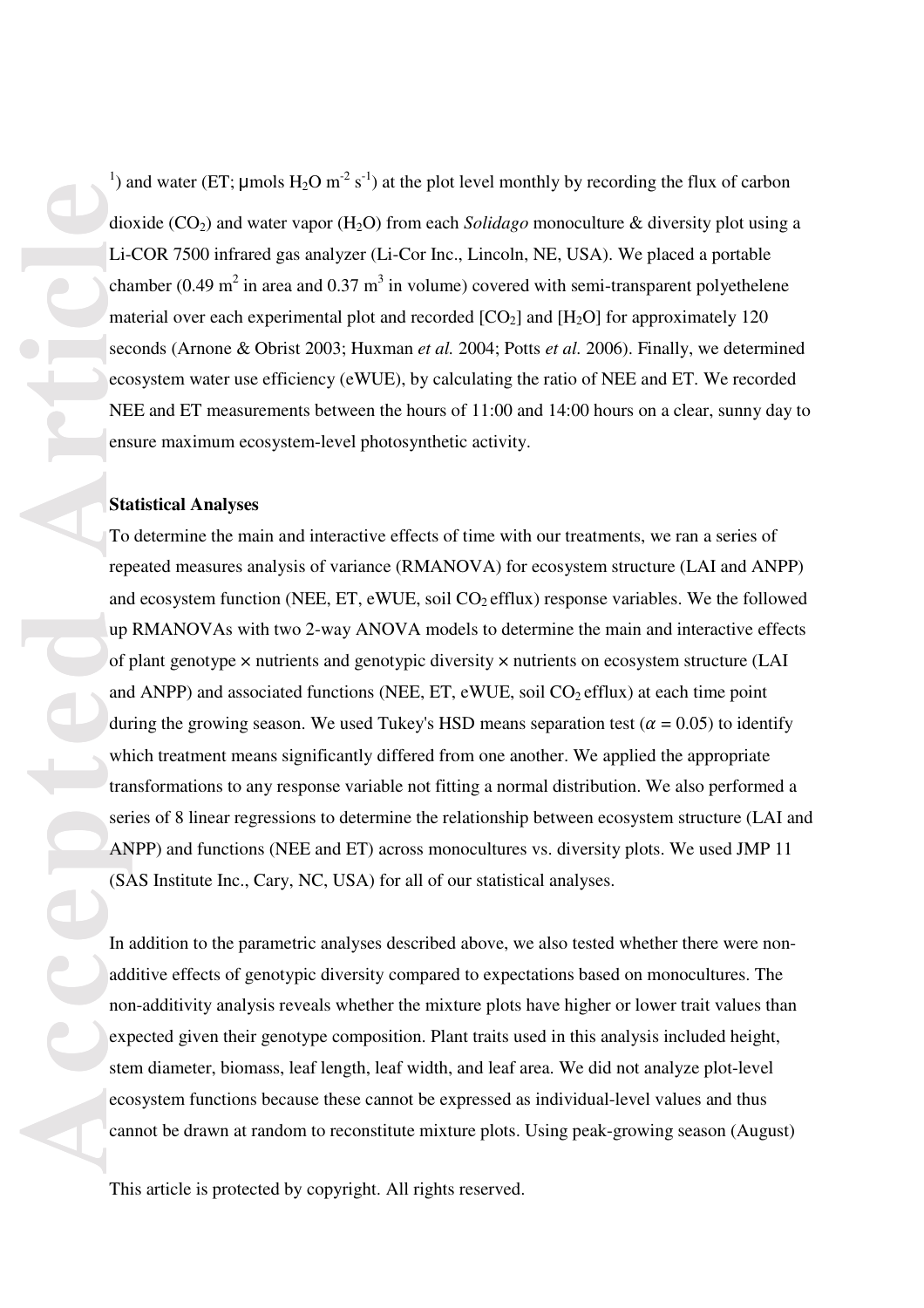values for traits directly related to biomass (biomass, height, and stem diameter), we first reconstituted each mixture plot by drawing individuals from the appropriate monoculture plots. In other words, if a mixture plot contains genotypes 1 through 6, we would draw one individual from monoculture plots from genotype 1, and then one individual from genotype 2, and so on through genotype 6. Then, we calculated the mean trait value across all the reconstituted mixture plots. We repeated this process 1,000 times, sorted the mean trait values from lowest to highest, and generated a 95 percent confidence interval spanning the  $25<sup>th</sup>$  to 975<sup>th</sup> values. If the observed trait value for the mixture plots fell outside the null confidence interval we concluded that there was a non-additive effect of genotypic diversity on that trait. *Analysis of selection and complementarity effects* 

In mixture plots, any differences between expected and observed values of plant traits can be expressed as an additive combination of selection and complementarity effects (Loreau and Hector 2001). Selection effects capture whether changes of the relative traits (e.g. biomass) of genotypes in mixtures are non-randomly correlated with those genotypes' traits in monoculture. For example, a selection effect would arise when one of the genotypes in a mixture is very productive in monoculture and that productive genotype also dominates the mixture. Complementarity effects capture any change in the average relative yield in mixture compared with monocultures, and thus represent whether genotypes perform better or worse or the same in mixtures relative to monocultures. We calculated selection and complementarity effects for each mixture plot. It is important to recognize that selection and complementarity effects provide no evidence of a significant effect of genotypic diversity; thus interpreting selection and complementarity is generally more meaningful when the non-additivity analysis produces significant results.

# **RESULTS**

*Plant genotype, genotypic diversity, and nutrient addition impacts on ecosystem structure and function over time* 

ANPP, LAI, NEE, ET and eWUE differed across time in monoculture plots and diversity plots (Tables S1 and S2); yet all variables peaked in September and exhibited the lowest values in July. However, interactions between time  $\times$  plant genotype, time  $\times$  diversity,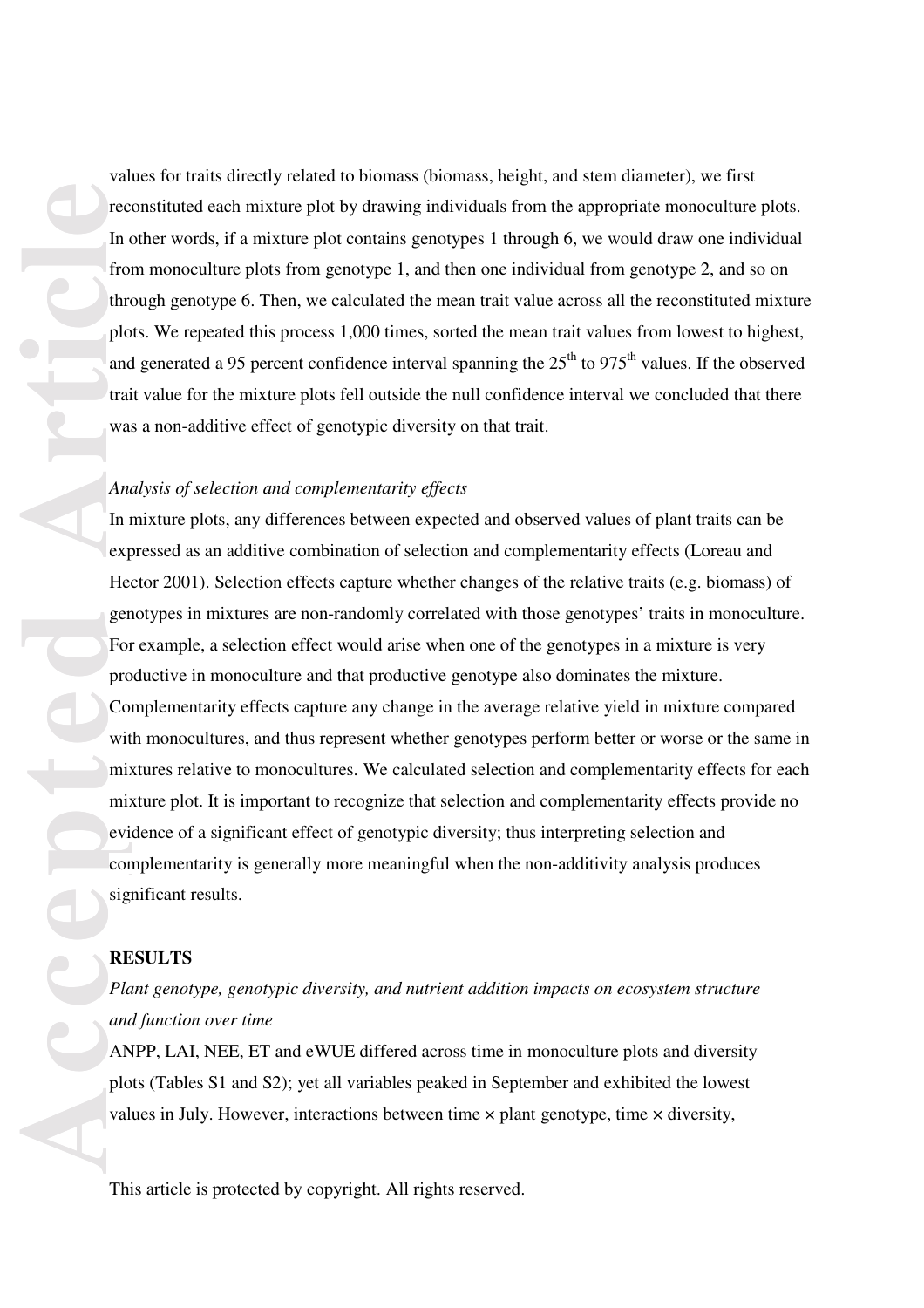time  $\times$  nutrients, time  $\times$  genotype  $\times$  diversity  $\times$  nutrients did not significantly influence ecosystem structure (ANPP, LAI) or function (NEE, ET, eWUE) (Tables S1 and S2).

## *Plant genotype effects on ecosystem structure and function*

Plant genotype effects on ecosystem structure remained consistent across time, but inconsistently scaled up to influence ecosystem functions. Variation in plant genotype identity strongly influenced ANPP, both within and across time (Table 1). ANPP ranged from 664 to 917  $\text{g m}^2$ across plant genotypes at the end of the study (Fig. S1). LAI did not vary across genotypes at any of the examined time periods (Fig. S1). On the other hand, ecosystem functions were inconsistently influenced by plant genotypes with carbon dynamics only affected by variation in genotype early in the growing season and water dynamics only influenced by genotypic variation later in the growing season.

The influence of plant genotype on soil  $CO<sub>2</sub>$  efflux, NEE, ET, and eWUE differed across months. Individual *Solidago* genotypes varied in NEE in July (-1.43 to -35.31  $\mu$ mol CO<sub>2</sub> m<sup>-2</sup>s<sup>-1</sup>), August (-8.13 to -26.44 µmol  $CO_2$  m<sup>-2</sup>s<sup>-1</sup>) and seasonally (-9.59 to -22.69 µmol  $CO_2$  m<sup>-2</sup>s<sup>-1</sup>), but not in September (Fig. S2). ET only varied significantly among plant genotypes in August (3.85 to 10.72 mmol H<sub>2</sub>O m<sup>-2</sup>s<sup>-1</sup>), September (0.81 to 5.94 mmol H<sub>2</sub>O m<sup>-2</sup>s<sup>-1</sup>), and seasonally (3.49 to 7 mmol H<sub>2</sub>O m<sup>-2</sup>s<sup>-1</sup>), but not in July (Fig. S2). eWUE varied significantly across *Solidago* genotypes only in July (0.94 to 3.69 µmol  $CO_2$ :mmol  $H_2O \text{ m}^2 \text{s}^{-1}$ ), and August (1.71 to 3.68 µ mol CO<sub>2</sub>:mmol H<sub>2</sub>O m<sup>-2</sup>s<sup>-1</sup>), (Fig. S2). Finally, plant genotype only influenced soil CO<sub>2</sub> efflux in July (0.70 to 15.46  $\mu$ mol CO<sub>2</sub> m<sup>-2</sup>s<sup>-1</sup>).

## *Plant genetic diversity effects on ecosystem structure and function*

*Solidago* genotypic diversity had minimal impacts on ecosystem structure and function. The only statistically significant impacts of genotypic diversity on ecosystem structure and function were early in the growing season. For instance, LAI was 58% greater in monoculture plots compared to diversity plots early in the growing season, but these effects became insignificant later in the in the growing season. Surprisingly, plant genotypic diversity did not affect ANPP (Table 2). Genotypic diversity plots had 38% and 43% greater NEE (greater  $CO<sub>2</sub>$  uptake) and eWUE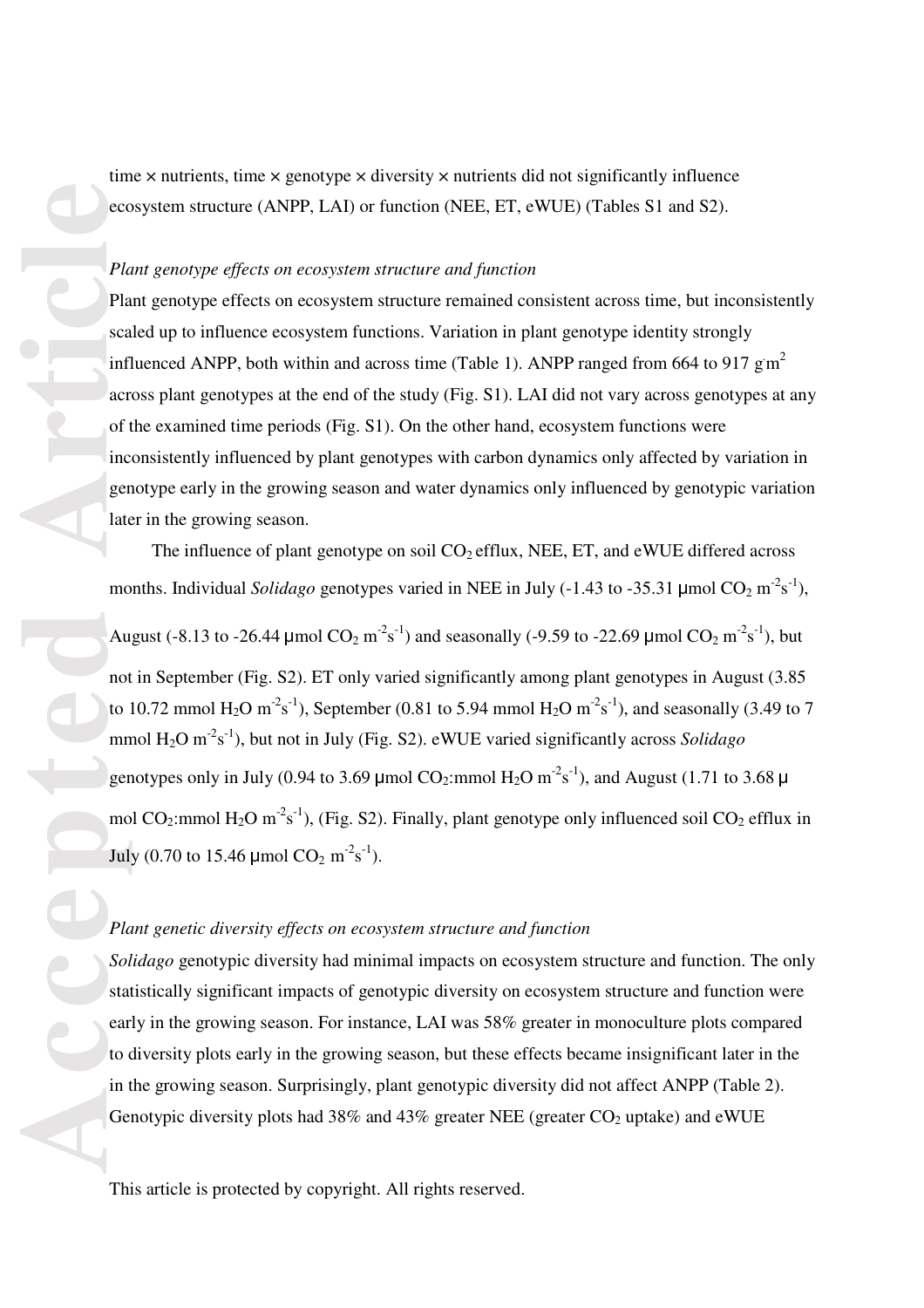(greater carbon uptake per unit water loss) respectively, compared to monoculture plots in July. However, similar to diversity impacts on ecosystem structure this effect became insignificant as the growing season progressed (Table 2). Soil  $CO<sub>2</sub>$  efflux and ET did not differ among monoculture and diversity plots. Diversity effects also did not influence the measured ecosystem functions seasonally (averaged across time) (Table 2).

 The non-additivity analysis revealed only one difference between the expected and observed values among diversity plots (Figure S3); specifically, stem diameters were smaller than expected. However, after accounting for multiple comparisons using a false discovery rate of 0.05 (Verhoeven et al. 2005), none of the traits, including stem diameter, showed significant non-additivity.

## *Soil nutrient effects on ecosystem structure and function*

Surprisingly, nutrient addition inconsistently influenced few of the ecosystem functions we measured and did not influence ecosystem structure. The only significant effect of nutrient addition was on soil  $CO<sub>2</sub>$  efflux in September (Tables 1 and 2). Phosphorus addition increased soil CO<sub>2</sub> efflux by approximately 30% relative to control and nitrogen addition plots in September. There were no interactions between plant genotype and soil nutrient additions (Table 1) or diversity and soil nutrient additions on the ecosystem structure and function variables we measured (Table 2).

## *Linking ecosystem structure and function across treatments*

ANPP, not LAI, was a good predictor of ecosystem functions across monoculture and diversity treatments over the growing season. ANPP accounted for  $66\%$  ( $P = 0.008$ ) and  $51\%$  ( $P < 0.001$ ) of the total variation in NEE across diversity and monoculture plots, respectively (Fig. 1, Table S3). Further, while variation in ANPP across diversity and monocultures predicted NEE (e.g., ecosystem  $CO<sub>2</sub>$  dynamics), only variation in monoculture plot ANPP predicted water dynamics. ANPP accounted for 25% ( $P = 0.001$ ,  $R^2 = 0.16$ ) of the total variation in ET in monocultures only, whereas ANPP effects across diversity plots were not significant (ET  $P = 0.33$ ,  $R^2 = 0.13$ ) (Fig. 1, Table S3). Finally, LAI accounted for very little of the variation in ecosystem functions  $(0.0003 > R^2 < 0.05)$  and its relationship was never significant (*P* > 0.05) (Fig. 1, Table S3).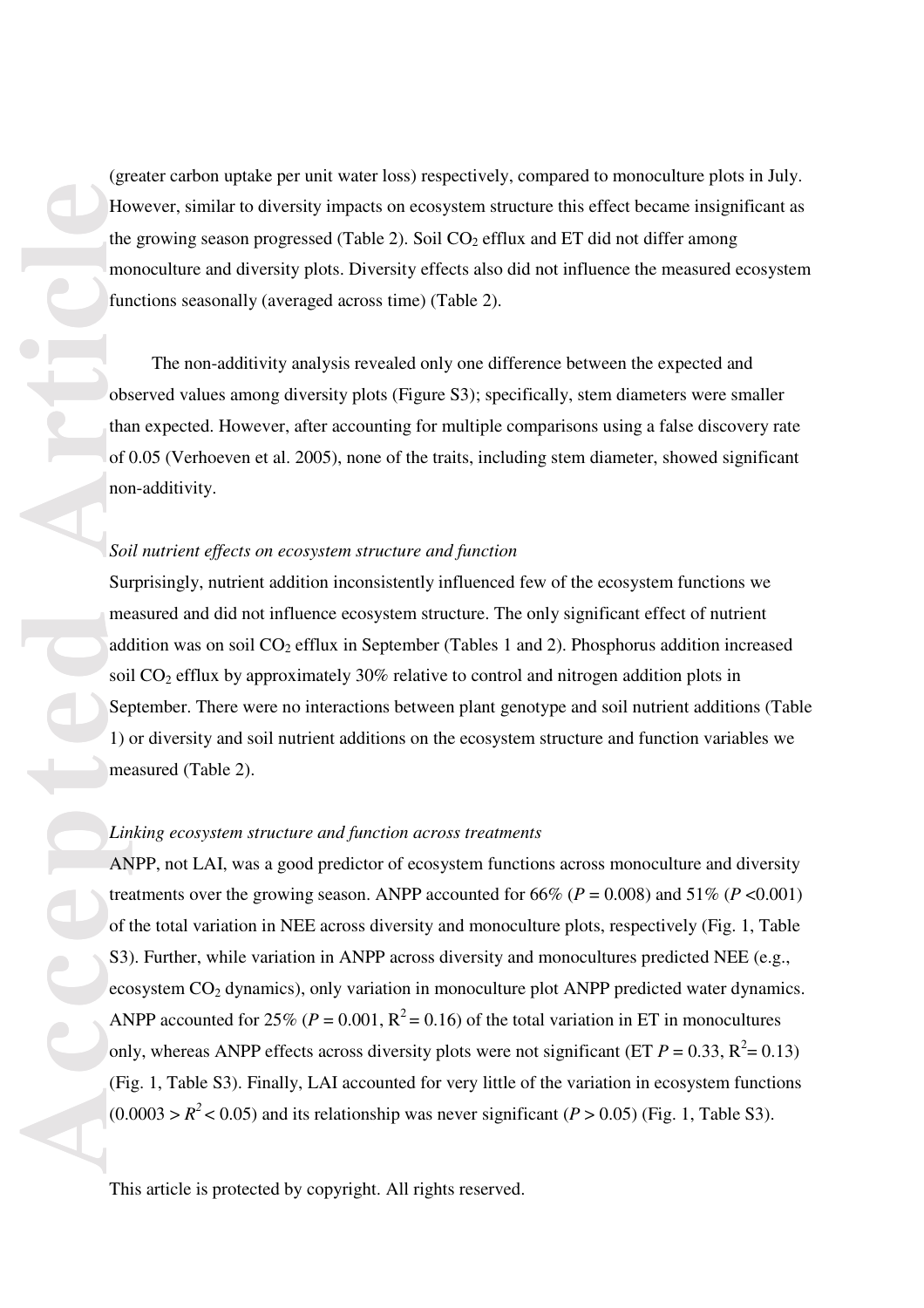## **Discussion**

Our study contributes to the growing body of research that explores how variation in plant genotype influences ecosystem function (Whitham 2006; Wymore *et al.* 2011). Overall, we found that genotypic variation, as well as genotypic diversity, influenced ecosystem structure and function in our constructed *Solidago* plots. However, in contrast to previous work we found weak direct and no significant interactive effects of soil nutrient level on the structure and function of our experimental ecosystems (Johnson *et al.* 2008; Crutsinger *et al.* 2013). The influence of genotype on ecosystem structure remained constant across the growing season, but its influence on function varied over time. Overall, variation in plant genotypic identity was related to carbon dynamics early but not late in the growing season (coefficient of variation (CV) July = 44.3, CV September = 21.6), while the opposite was true for water dynamics (CV July = 18.9, CV September = 27.9).

*Plant genotype influences ANPP and associated ecosystem-level carbon and water dynamics*  Our work supports findings that plant genotype can alter plant carbon and water dynamics in both woody and herbaceous ecosystems (e.g., Madritch *et al.* 2003; Breza *et al.* 2012). At our site genotype explained approximately  $44\%$  (model  $R^2$ ) of the total variation in water and carbon fluxes. However, the influence of genotype varied across the growing season; a pattern that likely emerged because genotypes vary in their growth rates over the growing season (Breza et al. 2012). When a greater proportion of genotypes in the population grow faster early in the growing season than other genotypes, a differential demand for  $CO<sub>2</sub>$  among genotypes would emerge early, but not late, in the season. Additionally, later in the season all genotypes stop growing in order to allocate carbon toward reproduction, a pattern highlighted by the first day of flowering data (Breza *et al.* 2012; Burkle *et al.* 2013). Thus, the variation in reproduction across genotypes may begin to alter carbon and water dynamics to a larger extent to affect growth rates earlier rather than later in the growing season (Breza *et al.* 2012; Burkle *et al.* 2013). This pattern is evident in our data; early in the growing season (e.g., June to July) aboveground biomass across plant genotypes increased by 23-fold whereas later on in the growing season growth rates slowed and aboveground biomass only increased by 35% (Fig. S1) (e.g., from July to August). Temporal variation in plant growth can be indicative of changes in plant physiology, phenology, resource availability, and/or of negative plant-soil feedback increasing overtime (Bazzaz 1996,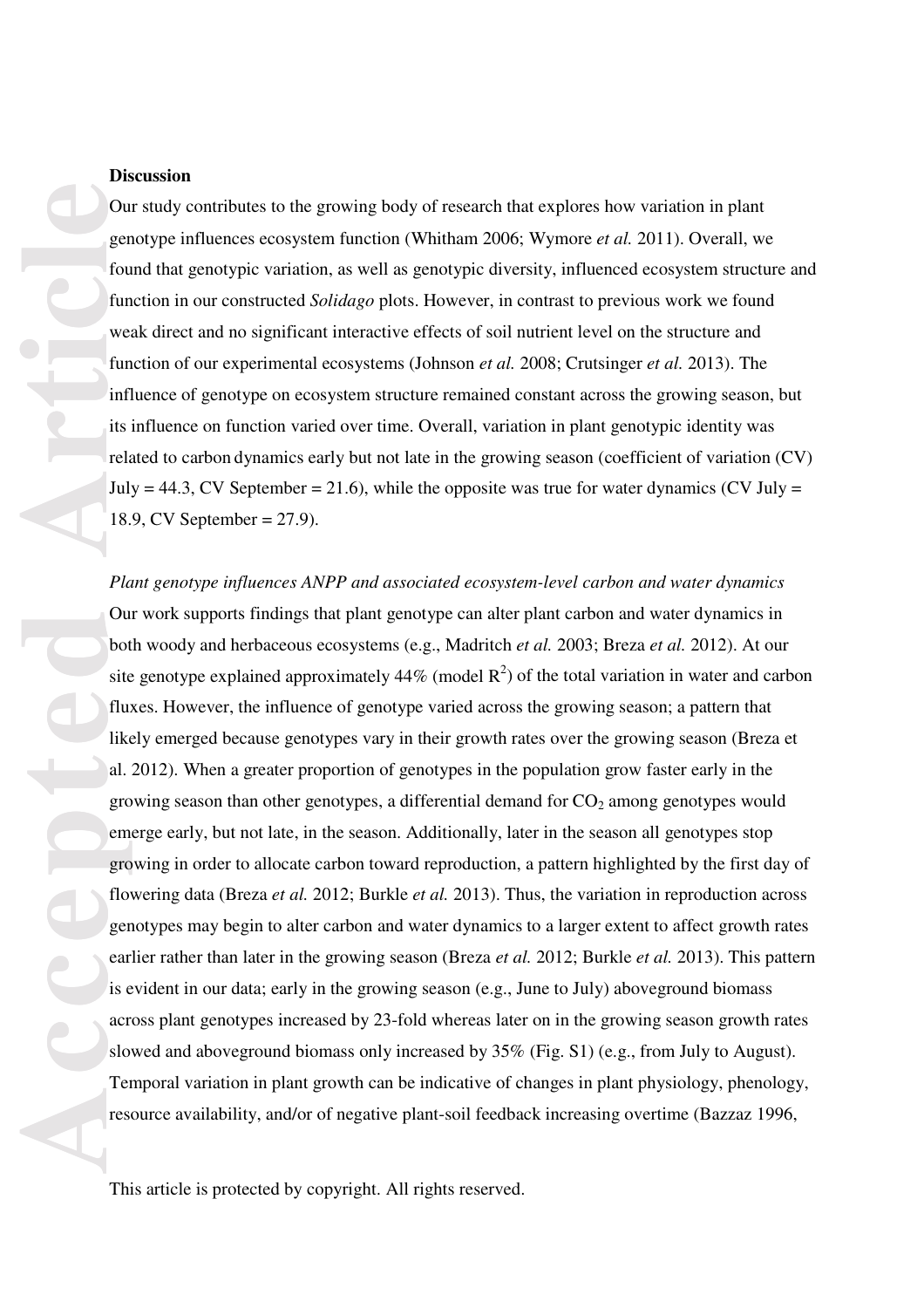Pendergast *et al.* 2013, Jones 2014). Interestingly, in our study plant genotype had a larger influence on water dynamics at the peak of the growing season. Thus, as soil moisture became more limiting at the peak of the growing season, genotypic variation in water use efficiency emerged. Given that global changes may alter genotypic distributions of plants across systems as well as seasonal water availability (Fisher *et al.* 2014), our data suggest that these genotypic and environmental changes may scale up to influence the seasonal dynamics of ecosystem carbon and water balance (Enquist *et al.* 2015).

#### *Community genotypic diversity minimally impacts ecosystem structure and function*

Our study indicates that plant genotype, rather than genotypic diversity per se, strongly drives ecosystem function; a pattern also observed in other studies (Madritch *et al*. 2006; Crutsinger *et al.* 2009; but see Madritch & Hunter 2002). Niche complementarity (i.e., niche partitioning and facilitation) (Hooper *et al.* 2005) and selection effects (Huston 1997; Wardle *et al.* 1999; Loreau & Hector 2001) may drive previously observed positive relationships between species diversity and community structure (i.e. ANPP, LAI), and ecosystem function (i.e. Hooper *et al.* 2005). Here, complementarity effects dominated, but they were not consistently positive (negative complementarity effects might be more appropriately called competition effects, but this distinction is not often made). Because complementarity effects were both positive and negative, there was no detectable effect of diversity on biomass (Figures S3 and S4). This mix of positive and negative complementarity suggests a mixture of facilitative and competitive interactions between genotypes in mixture plots, and is unsurprising given that there was no non-additive effect of diversity on any plant trait (after accounting for multiple comparisons). Selection effects were weak and unrelated to the magnitude of complementarity effects, suggesting that covariance between a genotype's traits in monoculture and that same genotype's traits in mixtures was of little importance. However, greater facilitation (e.g., positive feedbacks) within genotypes may increase productivity in monocultures, enhancing ecosystem structure such as above-ground net primary productivity (Bever *et al*. 1997, 2010). To further explore these patterns, future work should tease apart the relative influence of niche complementarity mechanisms, facilitation vs. niche partitioning, on how genotypic diversity influences the functioning of ecosystems.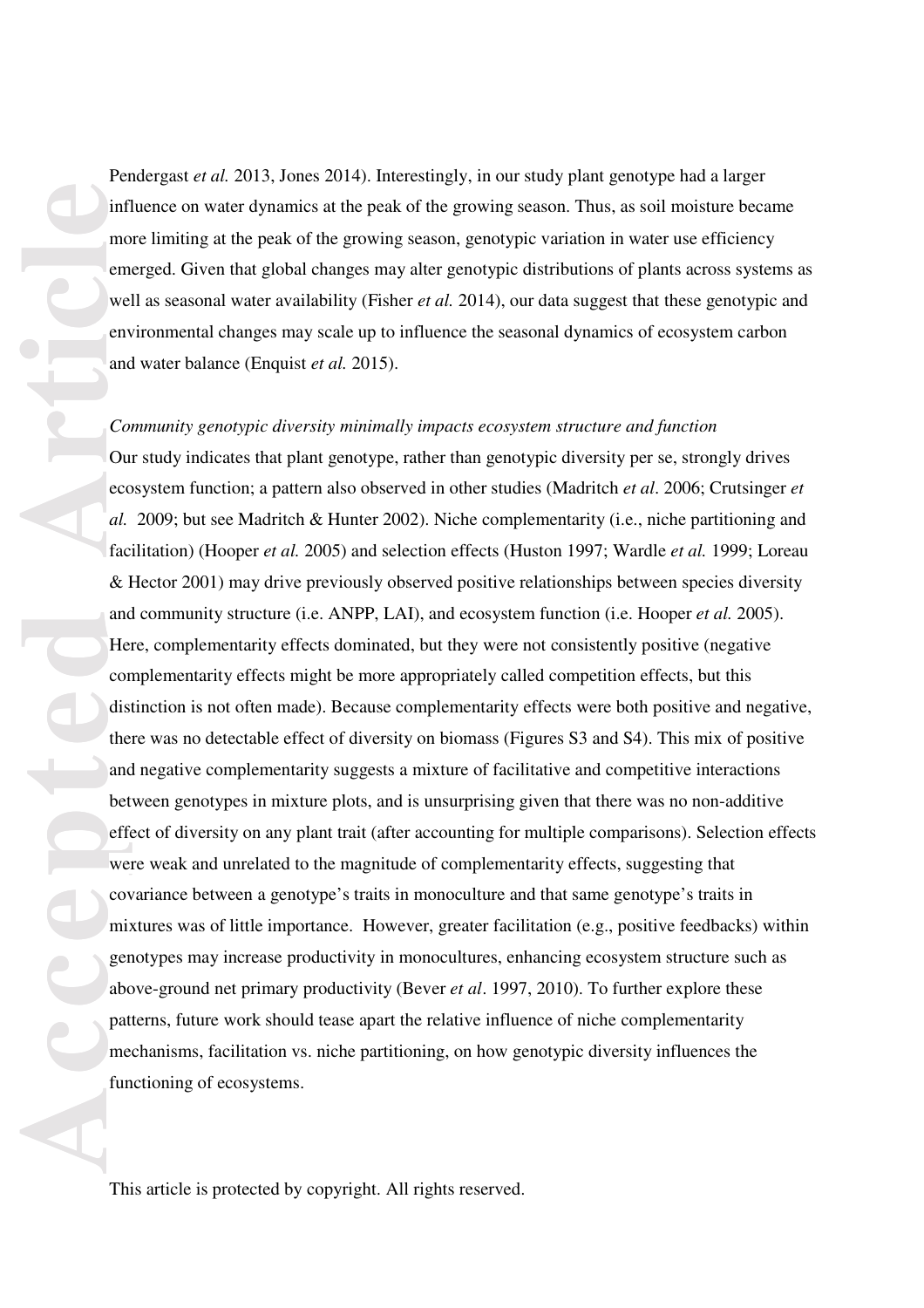# *Soil nutrients did not interact with plant genotype or genotypic diversity to affect ecosystem structure and function*

Contrary to our prediction, there was no overall effect of soil nutrients and soil nutrients did not interact with plant genotype or genotypic diversity to influence any of the processes we measured. The lack of nutrient effects was surprising given that grasslands are generally strongly nitrogen limited (Elser *et al.* 2007; Gruner *et al.* 2008; Borer *et al.* 2014). However, we should note that we did not directly measure soil nitrogen or phosphorus availability; hence it is possible that fertilization did not impact productivity as a result of a lack of limitation by either nutrient in our study system. Prior work in old fields close to this study site also found no evidence for N limitation of primary productivity with high rates of fertilization (Blue *et al.* 2011; Wright *et al*. 2014); thus another factor, such as soil water availability, must limit productivity in this ecosystem. Similarly, in a contrasting ecosystem, marine seagrass productivity was generally not influenced by the interaction among genotype, genotypic diversity, and nutrient availability (Thomas *et al.* 2011). However, the opposite patterns were found in a pine forest, where respiratory CO2 fluxes in *Pinus taeda* clones varied in their response to soil nitrogen fertilization (Stovall *et al.* 2013). Clearly there is divergence in the response of ecosystems to nutrient additions, genotype, and genotypic diversity. Extant ecosystem properties such as nutrient constraints and soil physical properties as well as differences in nutrient use efficiencies among study organisms and overall differences in plasticity across taxa may explain the variation among studies. Experiments that cross the genotype identity of plants with different nutrient constraints across a broad nutrient gradient would begin to tease apart the divergence in research results across these contrasting ecosystems.

# *ANPP predicts the net ecosystem exchange of carbon and water across monoculture and diversity plots*

Not surprisingly, ANPP was correlated with NEE and ET (Baldocchi 2008) in our experiment. More productive genotypes had higher rates of net ecosystem water and carbon exchange. Similar to other studies (Wilsey & Polley 2004), this effect was detectable in the diversity plots for seasonal NEE of  $CO<sub>2</sub>$ , but not for ET. Diversity plots with lower and higher ANPP showed similar ranges in ecosystem function (e.g., ET values). A possible explanation for the lack of relationship between ANPP and ET in the diversity plots is that the diversity plots in our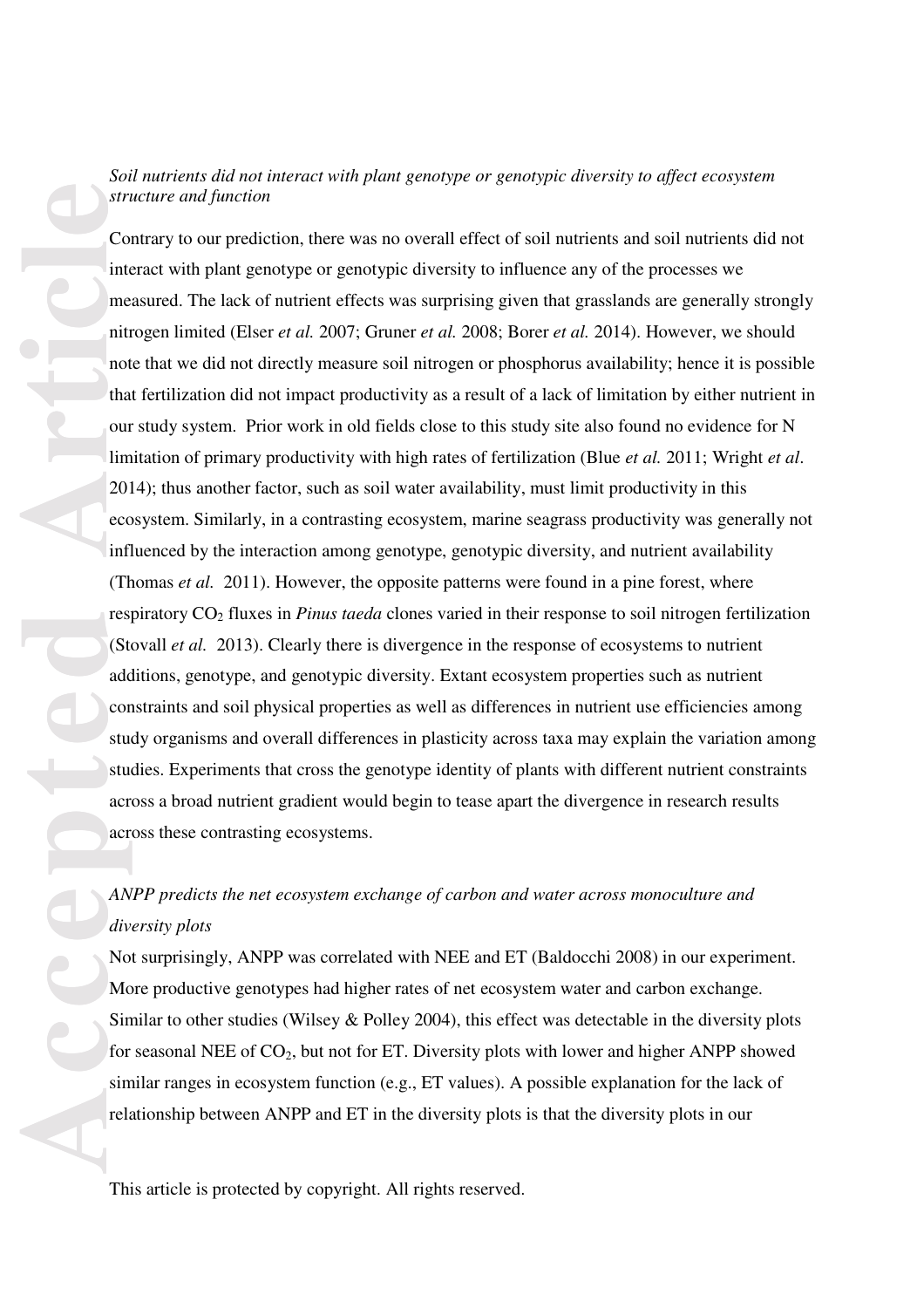experiment had a narrower range of ANPP (e.g., 600 to 1,000  $g/m<sup>2</sup>$ ) than the monoculture plots (e.g., 400 to  $1,300 \text{ g/m}^2$ ).

Variation in biodiversity can also influence ANPP, LAI and whole ecosystem  $CO<sub>2</sub>$  uptake (Hooper *et al.* 2005). Generally speaking, in previous studies that manipulated plant biodiversity the number of species in a plot were positively associated with an increase in ANPP, LAI (Tilman *et al.* 1996) and NEE (Wilsey & Polley 2004). Surprisingly, we did not find a significant relationship between genotypic diversity and LAI. We also found no relationship between LAI and the ecosystem functions we measured, but we did find a relationship between function and ANPP. One potential reason for this discrepancy may be that ANPP integrates stems and leaves that collectively influence ecosystem functions whereas LAI only incorporates leaf area. One common explanation for the positive effect of inter-specific diversity is that trait differences among species increase ANPP and LAI and NEE (Hooper *et al.* 2005). In our system, key traits that predicted ANPP (but not LAI) were stem diameter and plant height. In fact, the relative importance of genotype and diversity can shift depending on context (species diversity example: Tilman *et al.* 1997). The observed lack of variation in productivity across diversity treatments is likely due to statistical averaging, through which mixing many genotypes in one plot moderates the effects of genotypes with extreme traits values or contributions to ecosystem processes. In our case, extreme genotypes exhibited the highest and lowest values for both ecosystem structure and function variable values and mixing these genotypes in the diversity treatments likely muted the overall impacts of diversity on ecosystem structure and function.

There is a growing appreciation that within-species variation can have as large an impact on communities and ecosystems as among-species variation (Crutsinger *et al.* 2006). Arguably, this should not be surprising; from an evolutionary standpoint, genotype variation is roughly a smaller-scale version of species variation, and the fact that species variation affects communities and ecosystems is considered unremarkable. Global changes such as nitrogen deposition and warming are shaping the distribution and function of plant genotypes in the landscape (Treseder & Vitousek 2001; Madritch *et al.* 2006). Our data show that variation in plant genotype can alter important ecosystem carbon and water dynamics. Thus, global change driven shifts in genotypes on the landscape may scale up to alter important ecosystem processes. Exploring how variation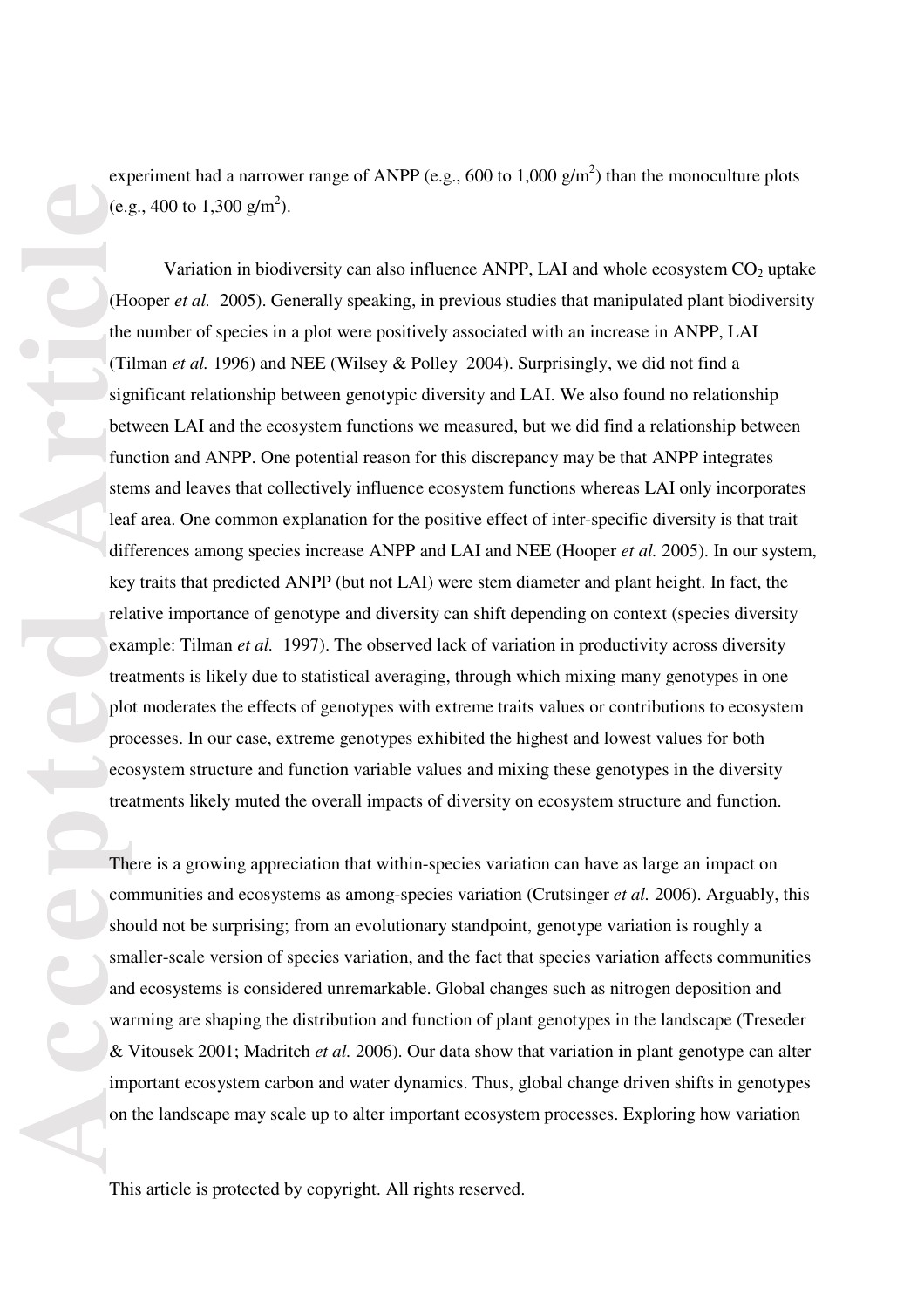in genotype identity is influenced by global change and how those changes may influence the exchange of carbon and water with the atmosphere is an important next step in this line of research.

## **Acknowledgments**

We would like to thank L. Breza, M. Cregger, O. Schmitz and H. Smith for helping with plant collections. E. Austin, L. Breza, M. Cregger, S. Kuebbing, D. Lusk, L. Marsh, M. Olive, A. Pfennigwerth, G. Robinson, T. Simberloff, K. Sloop, H. Smith, H. Tran, J. Welch, and P. Wright were instrumental in establishing the field experiment. A Junior Directed Research and Development (JDRD) grant through the Science Alliance Program at the University of Tennessee to A. Classen and N. Sanders supported this work. The American Association of University Women (AAUW) funded L. Souza with an American Fellowship Award.

### **Data Accessibility**

Data deposited in the SHAREOK Repository: http://dx.doi.org/10.15763/grd.tbp2010

## **Literature Cited**

Arnone, J.A. & Obrist, D. (2003) A large daylight geodesic dome for quantification of wholeecosystem CO2 and water vapour fluxes in arid shrublands. *Journal of Arid Environments,* **55**, 629-643.

Baldocchi, D. (2008) 'Breathing' of the terrestrial biosphere: lessons learned from a global network of carbon dioxide flux measurement systems. *Australian Journal of Botany,* **56**, 1-26.

Bazzaz, F.A. (1996) Plants in changing environments: linking physiological, population, and community ecology. Cambridge University Press, Cambridge, UK.

Bever, J.D., Westover, K.M. & Antonovics, J. (1997) Incorporating the soil community into plant population dynamics: the utility of the feedback approach. *Journal of Ecology,* **85**, 561–573

Bever, J.D., Dickie, I.A., Facelli, E., Facelli, J.M., Klironomos, J., Moora, M., Rillig, M.C., Stock, W.D., Tibbett M. & Zobel, M. (2010) Rooting theories of plant community ecology in microbial interactions. *Trends in Ecology and Evolution,* **25**, 468–4688

Blue, J.D., Souza, L., Classen, A.T., Schweitzer, J.A., Sanders, N.J. (2011) The variable effects of soil nitrogen availability and insect herbivory on aboveground and belowground plant biomass in an old-field ecosystem. *Oecologia* **167**, 771-780.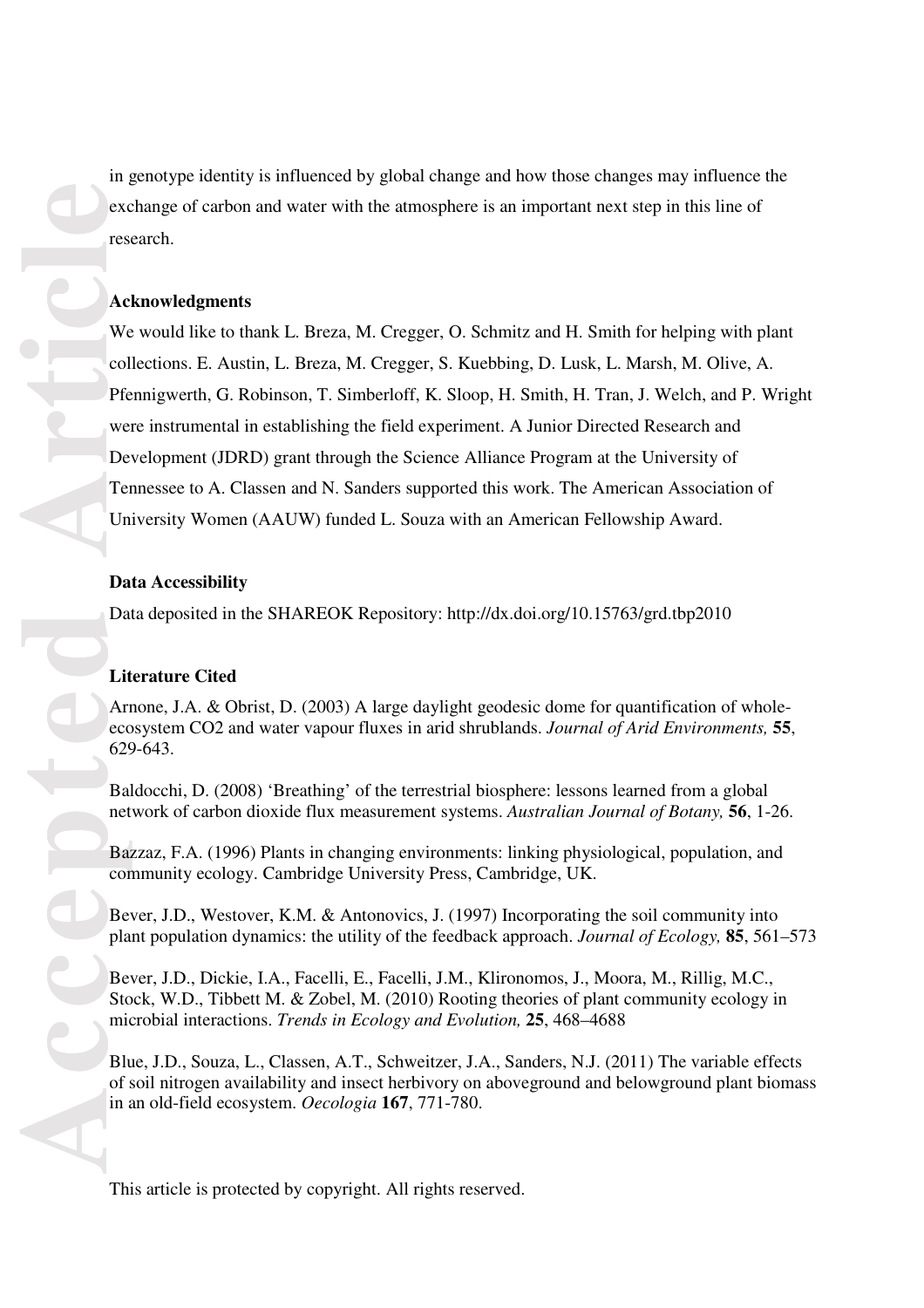Borer, E. T., et al (2014) Herbivores and nutrients control grassland via light limitation. *Nature*, **508**, 517-520.

Breza, L.C., Souza, L., Sanders, N. J. & Classen, A.T. (2012) Within and between population variation in plant traits predicts ecosystem functions associated with a dominant plant species. *Ecology and Evolution***, 2**, 1151-1161.

Burkle, L.A., Souza, L., Genung, M.A. & Crutsinger, G.M. (2013) Plant genotype, nutrients, and G × E interactions structure floral visitor communities. *Ecospher*e, 4.

Cardinale, B.J., Duffy, J.E., Gonzales, E., Hooper, D.U., Perrings, C., Venail, P., Narwani, A., Mace, G.M., Tilman, D., Wardle, D.A., Kinzig, A.P., Daily, G.C., Loreau, M., Grace, J.B., Larigauderie, A., Srivastava, D.S. Naeem, S. (2012) Biodiversity loss and its impact on humanity. *Science,* **486, 59-67.**

Cornelissen, J.H.C., Lavorel, S., Garnier, E., Diaz, S., Buchamann, N., Gurevitch, D.E., Reich, P.B., terSteege, H., Morgan, H.D., van der Heijden, M.G.A., Pausas, J.G., Poorter, H. (2003) A handbook of protocols for standardized and easy measurements of plant functional traits worldwide. *Australian Journal of Botany*, **51,**335-380.

Crutsinger, G.M., Collins, M.D., Fordyce, J.A., Gompert, Z., Nice, C.C. & Sanders, N.J. (2006) Plant genotypic diversity predicts community structure and governs an ecosystem process. *Science,* **313**, 966-968.

Crutsinger, G.M., Reynolds, W.N., Classen, A.T. & Sanders, N.J. (2008) Disparate effects of plant genotypic diversity on foliage and litter arthropod communities. *Oecologia,* **158**, 65-75.

Crutsinger, G.M., Sanders, N.J. & Classen, A.T. (2009) Comparing intra- and inter-specific effects on litter decomposition in an old-field ecosystem. *Basic and Applied Ecology,* **10**, 535- 543.

Crutsinger, G.M., Gonzalez, A.L., Crawford, K. & Sanders, N.J. (2013) Local and latitudinal variation in abundance: the mechanisms shaping the distribution of an ecosystem engineer. *Peer J*. DOI 10.7717/peerj.100

Diaz et al. (2016) The global spectrum of plant form and function. Nature, **529**, 167-177.

Elser, J. J., et al (2007) Global analysis of nitrogen and phosphorus limitation of primary producers in freshwater, marine and terrestrial ecosystems. *Ecology Letters*, **10**,1135- 1142.

Enquist, B.J., Norberg, J., Bonser, S.P., Violle, C., Webbjj, C.T, Henderson, A., Sloat, L.L., Savage, V.M. (2015) Scaling from Traits to Ecosystems: Developing a General Trait Driver Theory via Integrating Trait-Based and Metabolic Scaling Theories *Advances in Ecological Research*, 52 DOI: 10.1016/bs.aecr.2015.02.001.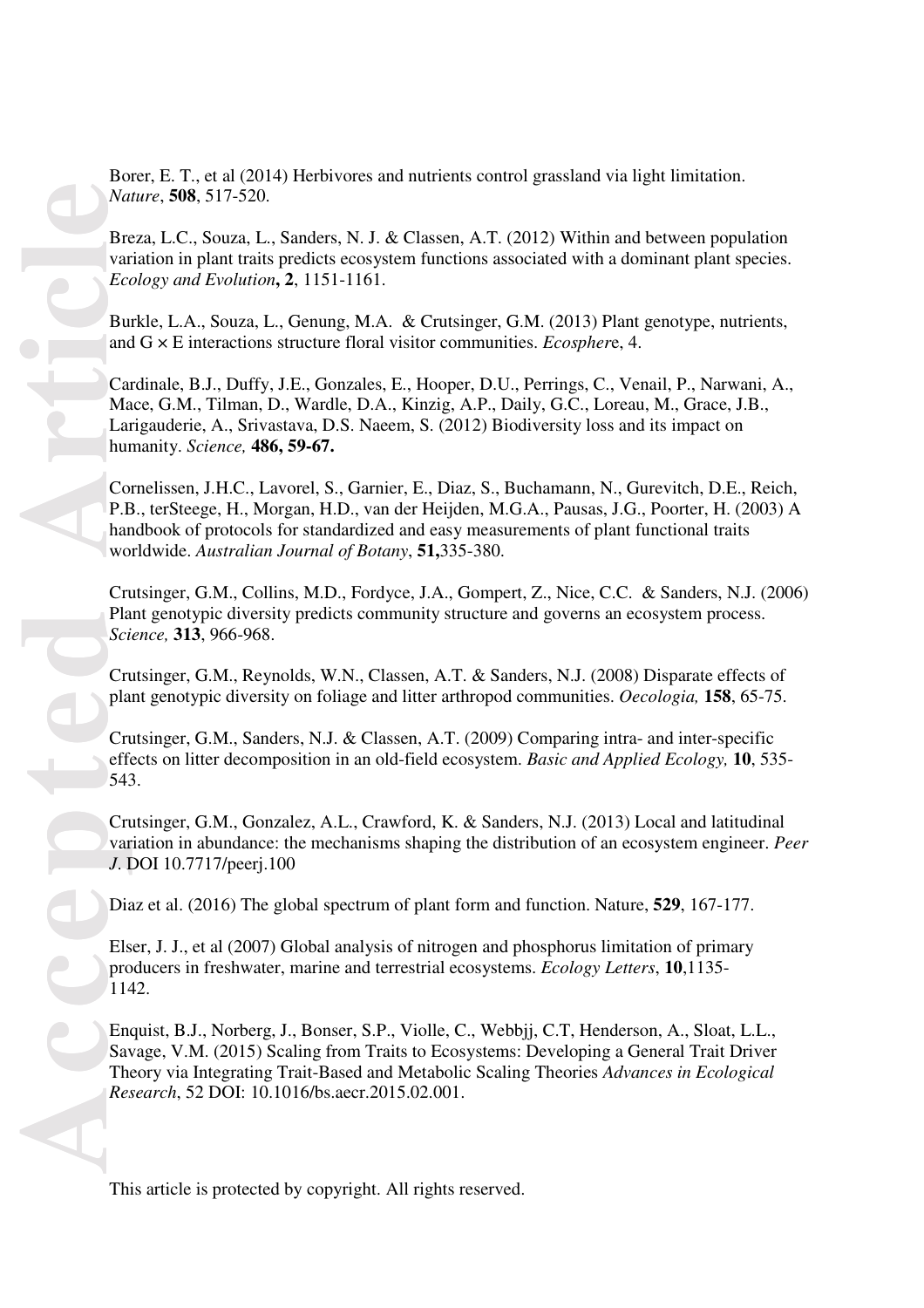Fisher, D.G., Chapman, S.K., Classen, A.T., Gehring, C.A., Grady, K.C., Schweitzer, J.A. & Whitham, T.G. (2014) Marschner Review: Plant genetic effects on soils under climate change. *Plant and Soil*, **379**, 1-19.

Genung, M.A., Bailey, J. K. & Schweitzer, J.A. (2012) Welcome to the neighbourhood: interspecific genotype by genotype interactions in Solidago influence above- and belowground biomass and associated communities. *Ecology Letters,* **15**, 65-73.

Genung, M.A., Lessard, J.P., Brown, C.B., Bunn, W.A., Cregger, M.A., Reynolds, W.N., Felker-Quinn, E., Stevenson, M. L., Hartley, A. S., Crutsinger, G.M., Schweitzer, J.A. & Bailey, J.K. (2010) Non-Additive Effects of Genotypic Diversity Increase Floral Abundance and Abundance of Floral Visitors. *Plos One,* 5.

Genung, M.A., Schweitzer, J.A., Ubeda, F., Fitzpatrick, B.M.,. Pregitzer, C.C., Felker-Quinn, E. & Bailey, J.K. (2011) Genetic variation and community change - selection, evolution, and feedbacks. *Functional Ecology,* **25**, 408-419.

Gross, R.S. & Werner, P.A. (1983) Relationships among flowering phenology, insect visitors, and seed-set of individuals- experimental studies on 4 co-occurring species of goldenrod (Solidago, Compositae). *Ecological Monographs,* **53**, 95-117.

Gruner, D.S., Smith, J.E., Seabloom, E.W., Sandin, S.A., Ngai, J.T., Hillebrand, H., Harpole, W.S., Elser, J.J., Cleland, E.E., Bracken, M.E.S., Borer, E.T. & Bolker, B.M. (2008) A crosssystem synthesis of consumer and nutrient resource control on producer biomass. *Ecology Letters,* **11**, 740–755

Halverson, K., Heard, S.B., Nason, J.D. & Stireman, J.O. (2008) Origins, distribution, and local co-occurrence of polyploid cytotypes in Solidago altissima (Asteraceae). *American Journal of Botany,* **95**, 50-58.

Hooper, D.U., Chapin, F.S., Ewel, J.J., Hector, A., Inchausti, P., Lavorel, S., Lawton, J.H., Lodge, D.M., Loreau, M., Naeem, S., Schmid, B., Setala, H., Symstad, A.J., Vandermeer, J. & Wardle, D.A. (2005) Effects of biodiversity on ecosystem functioning: A consensus of current knowledge. *Ecological Monographs,* **75**, 3-35.

Hughes, A.R., Inouye, B.D., Johnson, M.T.J, Underwood, N. & Vellend, M. (2008) Ecological consequences of genetic diversity. *Ecology Letters,* **11**, 609-623.

Huxman, T.E., Snyder, K.A., Tissue, D., Leffler, A.J., Ogle, K., Pockman, W.T., Sandquist, D. R., Potts, D. L. & Schwinning, S. (2004) Precipitation pulses and carbon fluxes in semiarid and arid ecosystems. *Oecologia,* **141**, 254-268

Huston, M.A. (1997) Hidden treatments in ecological experiments: Re-evaluating the ecosystem function of biodiversity. *Oecologia,* **110**, 449-460.

Johnson, M.T.J. & Agrawal, A.A. (2005) Plant genotype and environment interact to shape a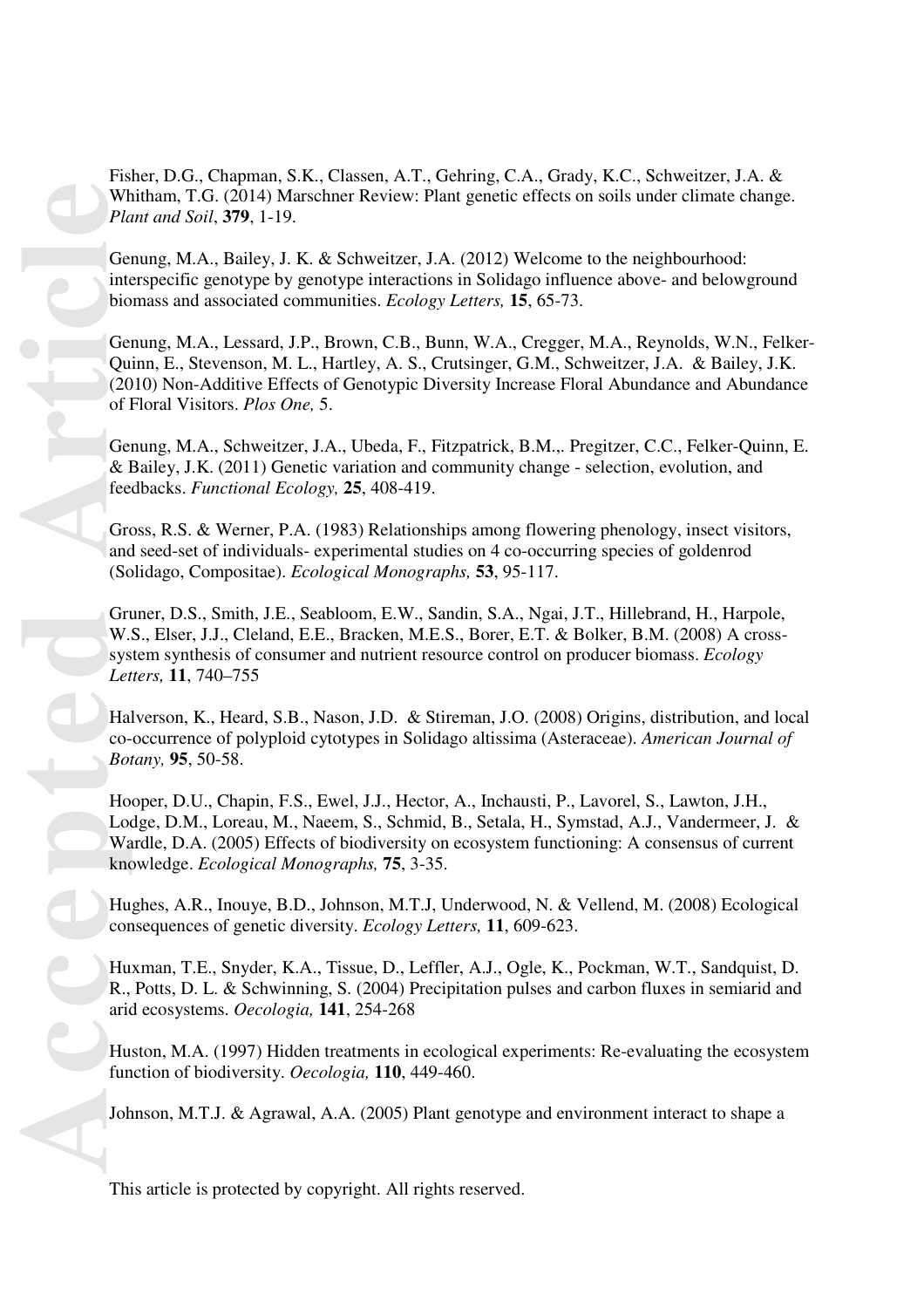diverse arthropod community on evening primrose (Oenothera biennis). *Ecology,* **86**, 874-885.

Johnson, M.T.J., Lajeunesse, M.J., & Agrawal, A.A. (2006) Additive and interactive effects of plant genotypic diversity on arthropod communities and plant fitness. *Ecology Letters,* **9**, 24-34.

Johnson, M.T.J., R. Dinnage, A. Zhou, and M.D. Hunter (2008) The importance of plant genetic variation for competition among plant species. *Journal of Ecology* **96**:947-955.

Jones, H.G. (2014) Plants and Microclimate: A quantitative approach to environmental plant physiology. Cambridge Press, Cambridge, UK.

Kattge, J., Diaz, S., Lavorel, S., Prentice, C., Leadley, P., Boenisch, G.,Garnier, E., Westoby, M., Reich, P. B., Wright, I. J., Cornelissen, J. H. C., Violle, C., Harrison, S. P., van Bodegom, P. M., Reichstein, M., Enquist, B. J., Soudzilovskaia, N. A., Ackerly, D. D., Anand, M. Atkin, O., Bahn, M., Baker, T. R., Baldocchi, D., Bekker, R., Blanco, C. C., Blonder, B., Bond, W. J., Bradstock, R., Bunker, D. E., Casanoves, F., Cavender-Bares, J., Chambers, J. Q., Chapin, III, F. S., Chave, J., Coomes, D., Cornwell, W. K., Craine, J. M., Dobrin, B. H., Duarte, L., Durka, W., Elser, J., Esser, G., Estiarte, M., Fagan, W. F., Fang, J., Fernandez-Mendez, F., Fidelis, A., Finegan, B., Flores, O., Ford, H., Frank, D., Freschet, G. T., Fyllas, N. M., Gallagher, R. V., Green, W. A., Gutierrez, A. G., Hickler, T., Higgins, S. I., Hodgson, J. G., Jalili, A., Jansen, S., Joly, C. A., Kerkhoff, A. J., Kirkup, D., Kitajima, K., Kleyer, M., Klotz, S., Knops, J. M. H., Kramer, K., Kuehn, I., Kurokawa, H., Laughlin, D., Lee, T. D., Leishman, M., Lens, F., Lenz, T., Lewis, S. L., Lloyd, J., Llusia, J., Louault, F., Ma, S., Mahecha, M. D., Manning, P., Massad, T., Medlyn, B. E., Messier, J., Moles, A. T., Mueller, S. C., Nadrowski, K., Naeem, S., Niinemets, U., Noellert, S., Nueske, A., Ogaya, R., Oleksyn, J., Onipchenko, V. G., Onoda, Y., Ordonez, J., Overbeck, G., Ozinga, W. A., Patino, S., Paula, S., Pausas, J. G., Penuelas, J. Phillips, O. L., Pillar, V., Poorter, H., Poorter, L., Poschlod, P., Prinzing, A., Proulx, R., Rammig, A., Reinsch, S., Reu, B., Sack, L., Salgado-Negre, B., Sardans, J., Shiodera, S., Shipley, B., Siefert, A., Sosinski, E., Soussana, J.-F., Swaine, E., Swenson, N., Thompson, K., Thornton, P., Waldram, M., Weiher, E., White, M., White, S., Wright, S. J., Yguel, B., Zaehle, S., Zanne, A. E., and C. Wirth. 2011. TRY - a global database of plant traits*. Global Change Biology* **17**:2905-2935.

Lojewski, N.R., Fischer, D.G., Bailey, J.K., Schweitzer, J.A., Whitham, T.G., Hart, S.C. (2012) Genetic components to belowground carbon fluxes in a riparian forest: a common garden approach. *New Phytologist* **29**:1133 1142.

Maddox, G.D. &. Root, R.B. (1987) Resistance to 16 diverse species of herbivorous insects within a population of goldenrod, Solidago altissima- genetic variation and heretibility. *Oecologia,* **72**, 8-14.

Madritch, M., Donaldson, J.R. & Lindroth, R.L. (2006) Genetic identity of Populus tremuloides litter influences decomposition and nutrient release in a mixed forest stand. *Ecosystems,* **9**, 528- 537.

Madritch, M.D. & Hunter, M.D. (2002) Phenotypic diversity influences ecosystem functioning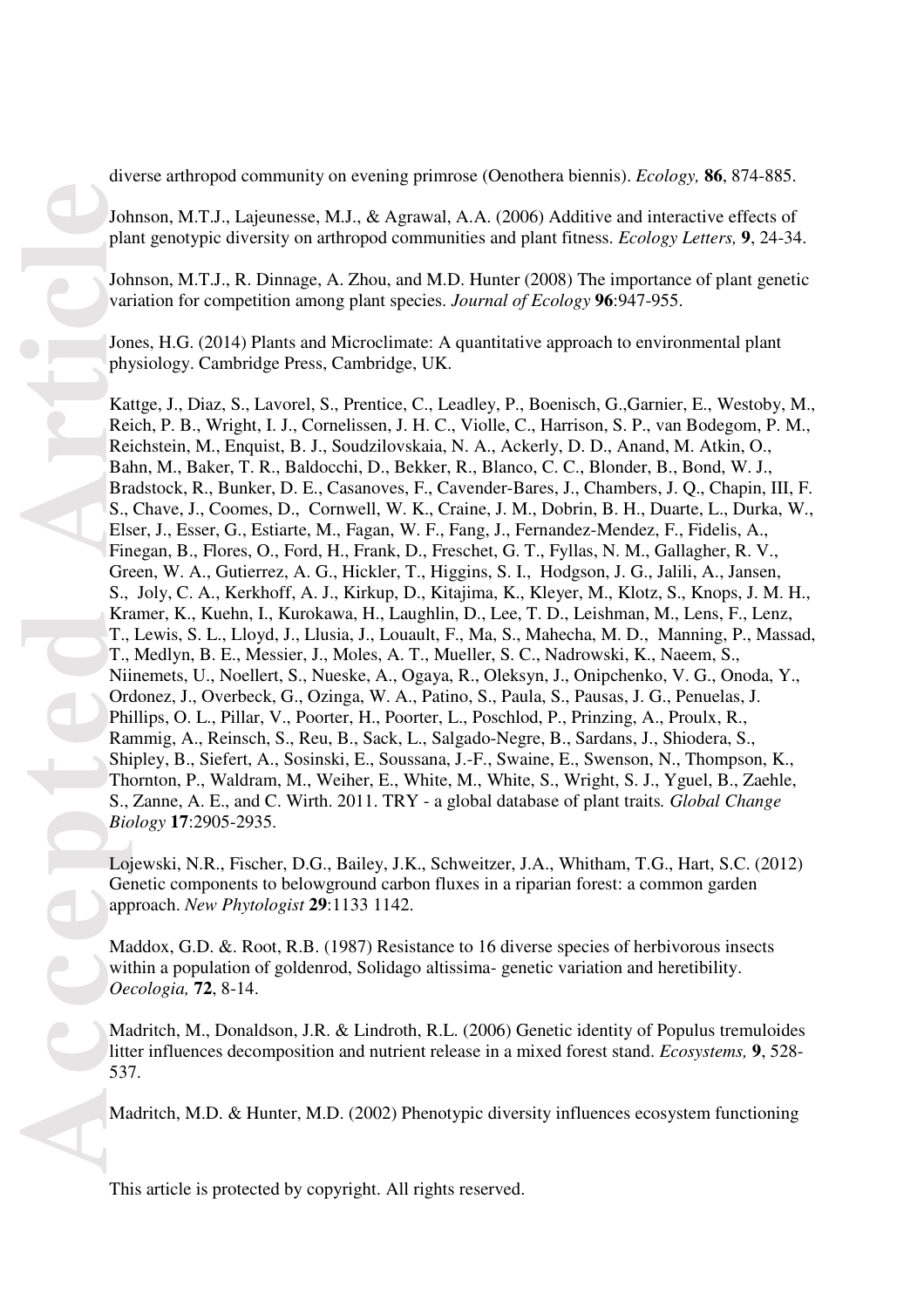Madritch, M.D. & Hunter, M.D. (2003) Intraspecific litter diversity and nitrogen deposition affect nutrient dynamics and soil respiration. *Oecologia,* **136**, 124-128.

Mitchell, C.E., Tilman, D., Groth, J.V. (2002) Effects of grassland plant species diversity, abundance, and composition on foliar fungal disease. *Ecology,* **83**, 1713-1726.

Pendergast, T.H., Burke, D.J., Carson, W.P. (2013) Belowground complexity drives aboveground dynamics: a test of the soil community feedback model. *New Phytologist*, **197**, 1300–1310.

Potts, D.L., Huxman, T.E., Scott, R.L., Williams, D.G. & Goodrich, D.C. (2006) The sensitivity of ecosystem carbon exchange to seasonal precipitation and woody plant encroachment. *Oecologia,* **150**, 453-463.

Schweitzer, J.A., Bailey, J.K., Fischer, D.G.. Leroy, C.J., Lonsdorf, E.V., Whitham, T.G. & Hart, S.C. (2008) Plant-soil-microorganism interactions: Heritable relationship between plant genotype and associated soil microorganisms. *Ecology,* **89**, 773-781.

Semple, J. C., & Cook, R.E. (2006) Flora of North America North of Mexico. Oxford University Press, New York, New York, USA.

Souza , L., Bunn, W.A., Simberloff, D., Lawton, R.M., Sanders, N.J. (2011a) Biotic and abiotic influences on native and exotic richness relationship across spatial scales: favourable environments for native species are highly invasible*. Functional Ecology*, **25**, 1106-1112.

Souza, L., Weltzin, J. F. & Sanders, N.J. (2011b) Differential effects of two dominant plant species on community structure and invasibility in an old-field ecosystem. *Journal of Plant Ecology,* **4**, 123-131.

Souza, L., Weston, D.J., Sanders, N.J., Karve, A., Crutsinger, G.M., Classen, A.T. (2011c) Variation from individuals to ecosystems in the response to climatic warming: a test with *Solidago altissima*. *Ecosphere* **2**,1-14.

Stovall, J.P., Seiler, J.R., Fox, T.R. (2013). Respiratory C fluxes and root exudation differ in two full-sib clones of Pinus taeda (L.) under contrasting fertilizer regimes in a greenhouse. *Plant and soil*. **363**, 257-271.

Tilman, D., Lehman, C.L. & Thomson, K.T. (1997) Plant diversity and ecosystem productivity: Theoretical considerations. *Proceedings of the National Academy of Sciences of the United States of America,* **94**, 1857-1861.

Tilman, D., Wedin, D. & Knops, J. (1996) Productivity and sustainability influenced by biodiversity in grassland ecosystems. *Nature,* **379**, 718-720.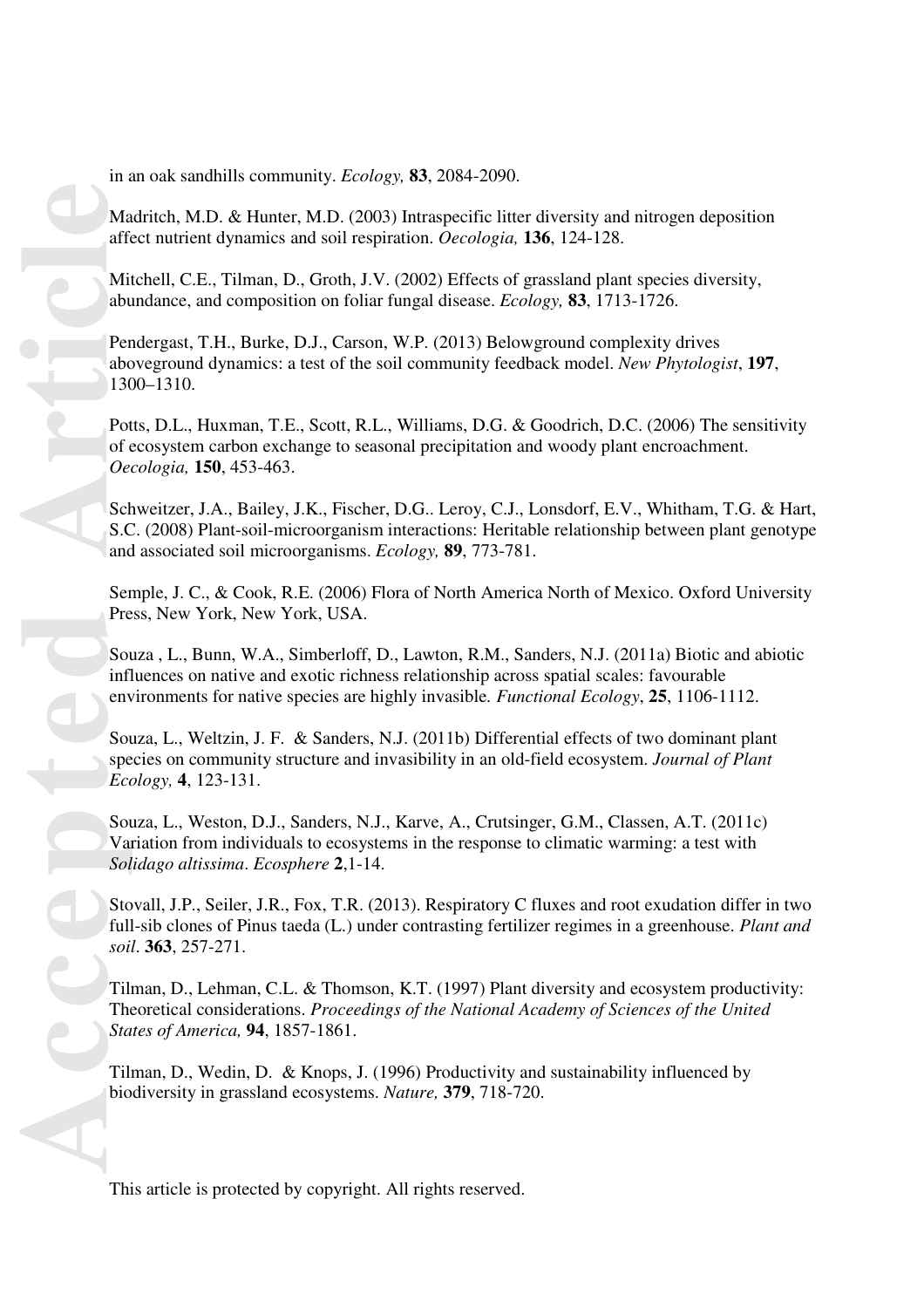Thomas, F, Abbott, J.M., Steinberg, C., Balk, M., Williams, S.L. & Stachowicz, J.J. (2011) Plant genotype and nitrogen loading influence seagrass productivity, biochemistry, and plant-herbivore interactions. *Ecology,* **92**, 1807-1817.

Treseder, K.L. & Vitousek, P.M. (2001) Potential ecosystem-level effects of genetic variation among populations of Metrosideros polymorpha from a soil fertility gradient in Hawaii. *Oecologia,* **126**, 266-275.

Verhoeven, K.J.F., Simonsen K.L. & McIntyre, L.M. (2005) Implementing false discovery rate control: increasing your power. *Oikos*, **108**, 643-647.

Wardle, D.A. (1999) Is "sampling effect" a problem for experiments investigating biodiversityecosystem function relationships? *Oikos,* **87**, 403-407.

Whitham, T.G., Young, W.P., Martinsen, G.D., Gehring, C.A., Schweitzer, J.A., Shuster, S.M., Wimp, G.M., Fischer, D.G. Bailey, J.K., Lindroth, R.L., Woolbright, S. & Kuske, C.R. (2003) Community and ecosystem genetics: A consequence of the extended phenotype. *Ecology,* **84**, 559-573.

Wilsey, B.J. & Polley, H.W. (2004) Realistically low species evenness does not alter grassland species-richness-productivity relationships. *Ecology,* **85**, 2693-2700.

Wise, M. J., and W. G. Abrahamson. 2008. Ducking as a means of resitance to herbivory in tall goldenrod, Solidago altissima *Ecology* **89**:3275–3281

Wright, P., Cregger, M.A., Souza, L., Sanders, N.J., Classen, A.T. (2014*)* The effects of insects, nutrients, and plant invasion on community structure and function above- and belowground. *Ecology & Evolution* **4**, 732-742.

Wymore, A.S., Keeley, A.T., Yturralde, K.M., Schroer, M.L., Propper, C.R. & Whitham, T.G. (2011) Genes to ecosystems: exploring the frontiers of ecology with one of the smallest biological units *New Phytologist,* **191**, 19-36.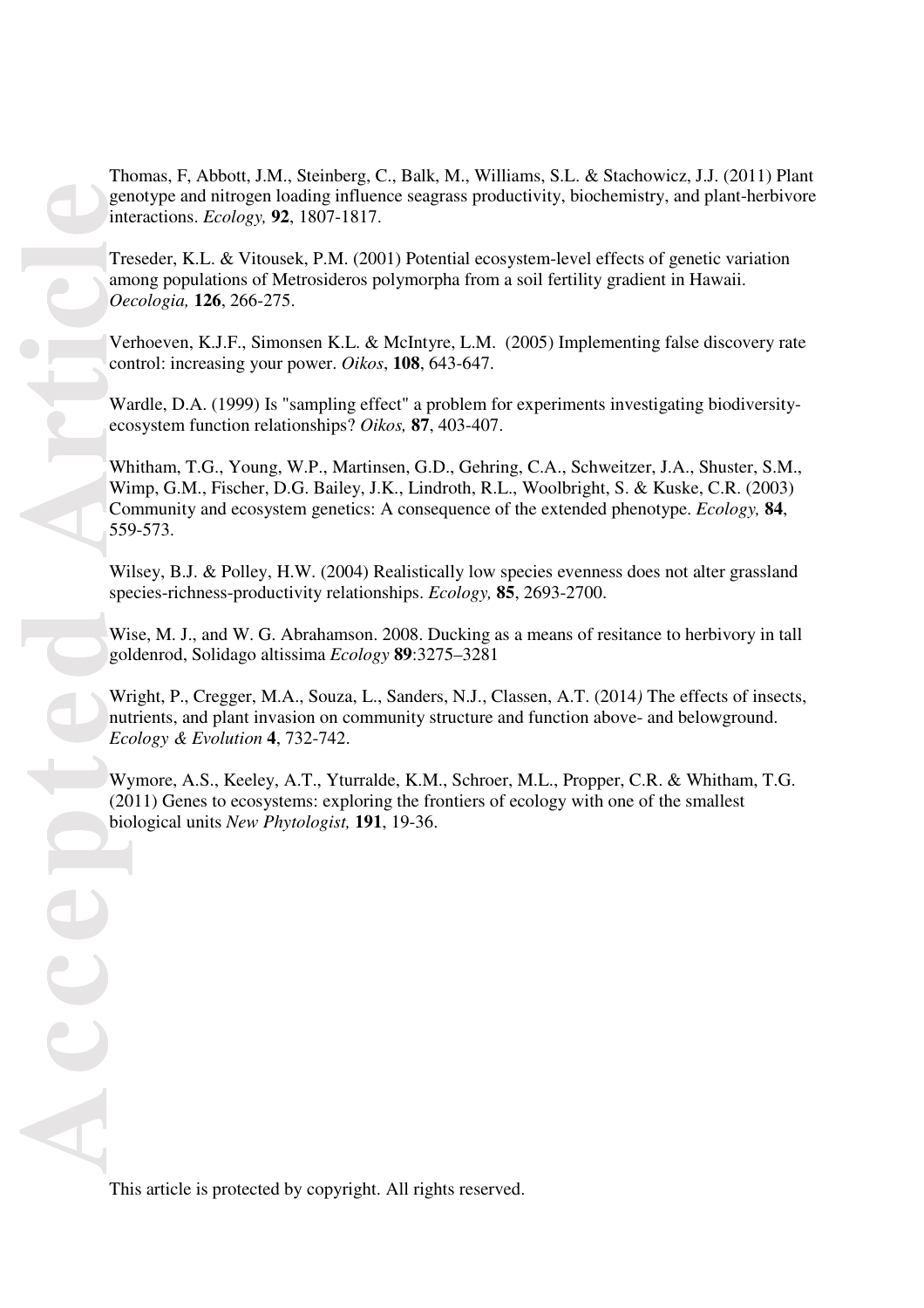|                                  | July        |                     |                | August                           |                                   |                | <b>Leaf Area Index</b><br>September                                                 |                     |                      | Seasonal                         |                      |
|----------------------------------|-------------|---------------------|----------------|----------------------------------|-----------------------------------|----------------|-------------------------------------------------------------------------------------|---------------------|----------------------|----------------------------------|----------------------|
| Source<br>Nutrients              |             | $_{\rm F}$<br>1.24  | P<br>0.30      | Source<br>Nutrients              | $\boldsymbol{\mathrm{F}}$<br>0.41 | P<br>0.66      | Source<br>Nutrients                                                                 | $_{\rm F}$<br>0.23  | $\mathbf{P}$<br>0.80 | Source<br>Nutrients              | $\mathbf{F}$<br>0.84 |
| Genotype                         |             | 1.51                | 0.19           | Genotype                         | 0.88                              | 0.55           | Genotype                                                                            | 1.39                | 0.24                 | Genotype                         | 1.27                 |
| Nutrients x Genotype             |             | 0.77                | 0.70           | Nutrients x Genotype             | 0.73                              | 0.74           | Nutrients x Genotype<br>Biomass $(g/m^2)$                                           | 0.65                | 0.82                 | Nutrients x Genotype             | 0.76                 |
|                                  | July        |                     |                | August                           |                                   |                | <b>September</b>                                                                    |                     |                      | <b>Seasonal</b>                  |                      |
| Source                           |             | $\mathbf{F}$        | P              | Source                           | $\mathbf{F}$                      | P              | Source                                                                              | $_{\rm F}$          | $\, {\bf P}$         | Source                           | $\mathbf{F}$         |
| Nutrients<br>Genotype            |             | 1.51<br>13.40       | 0.24<br>$-.01$ | <b>Nutrients</b><br>Genotype     | 0.08<br>8.81                      | 0.92<br>$-.01$ | <b>Nutrients</b><br>Genotype                                                        | 0.88<br>3.41        | 0.42<br>0.01         | Nutrients<br>Genotype            | 0.56<br>15.09        |
| Nutrients x Genotype             |             | 1.56                | 0.14           | Nutrients x Genotype             | 1.39                              | 0.21           | Nutrients x Genotype                                                                | 0.34                | 0.98                 | Nutrients x Genotype             | 1.26                 |
|                                  |             |                     |                |                                  |                                   |                | Net Ecosystem CO2 Exchange (umol CO <sub>2</sub> m <sup>-2</sup> s <sup>-1</sup> )  |                     |                      |                                  |                      |
|                                  | <b>July</b> |                     |                | August                           |                                   |                | September                                                                           |                     |                      | Seasonal                         |                      |
| Source<br>Nutrients              |             | $\mathbf F$<br>0.89 | P<br>0.42      | Source<br>Nutrients              | $\boldsymbol{\mathrm{F}}$<br>1.28 | P<br>0.22      | Source<br>Nutrients                                                                 | $\mathbf F$<br>0.23 | P<br>0.79            | Source<br>Nutrients              | $\, {\bf F}$<br>0.92 |
| Genotype                         |             | 2.39                | 0.05           | Genotype                         | 4.26                              | $-.01$         | Genotype                                                                            | 0.6                 | 0.77                 | Genotype                         | 2.36                 |
| Nutrients x Genotype             |             | 0.34                | 0.99           | Nutrients x Genotype             | 1.77                              | 0.09           | Nutrients x Genotype                                                                | 0.46                | 0.95                 | Nutrients x Genotype             | 0.47                 |
|                                  |             |                     |                |                                  |                                   |                | Ecosystem Transpiration (mmol $H_2O$ m <sup>-2</sup> s <sup>-1</sup> )              |                     |                      |                                  |                      |
|                                  | July        | $_{\rm F}$          | P              | August                           | $\boldsymbol{\mathrm{F}}$         | P              | September                                                                           | $_{\rm F}$          |                      | Seasonal                         | $\mathbf{F}$         |
| Source<br>Nutrients              |             | 1.73                | 0.20           | Source<br>Nutrients              | 1.24                              | 0.30           | Source<br>Nutrients                                                                 | 0.33                | $\mathbf{P}$<br>0.72 | Source<br>Nutrients              | 1.15                 |
| Genotype                         |             | 0.73                | 0.66           | Genotype                         | 2.92                              | 0.02           | Genotype                                                                            | 0.31                | 0.94                 | Genotype                         | 2.66                 |
| Nutrients x Genotype             |             | 0.69                | 0.78           | Nutrients x Genotype             | 1.38                              | 0.22           | Nutrients x Genotype                                                                | 0.39                | 0.96                 | Nutrients x Genotype             | 1.31                 |
|                                  |             |                     |                |                                  |                                   |                | Ecosystem Water Use Efficiency (umol $CO2$ per mmol $H2O$ )                         |                     |                      |                                  |                      |
| Source                           | July        | $_{\rm F}$          | P              | <b>August</b><br>Source          | $\mathbf F$                       | P              | September<br>Source                                                                 | $_{\rm F}$          | $\mathbf{P}$         | Seasonal<br>Source               | $_{\rm F}$           |
| Nutrients                        |             | 0.30                | 0.75           | Nutrients                        | 0.57                              | 0.57           | Nutrients                                                                           | 0.27                | 0.76                 | Nutrients                        | 0.75                 |
|                                  |             | 2.56                | 0.04           | Genotype                         | 5.82                              | $-.01$         | Genotype                                                                            | 0.48                | 0.86                 | Genotype                         | 0.62                 |
|                                  |             |                     |                | Nutrients x Genotype             | 1.07                              | 0.42           | Nutrients x Genotype                                                                | 0.77                | 0.70                 | Nutrients x Genotype             | 0.58                 |
|                                  |             | 0.33                | 0.99           |                                  |                                   |                |                                                                                     |                     |                      |                                  |                      |
| Genotype<br>Nutrients x Genotype |             |                     |                |                                  |                                   |                | Soil CO <sub>2</sub> Efflux (umol CO <sub>2</sub> m <sup>-2</sup> s <sup>-1</sup> ) |                     |                      |                                  |                      |
| Source                           | July        | $\mathbf{F}$        | P              | <b>August</b><br>Source          | $\boldsymbol{\mathrm{F}}$         | $\mathbf{P}$   | September<br>Source                                                                 | $_{\rm F}$          | $\mathbf{P}$         | Seasonal<br>Source               | $\mathbf{F}$         |
| <b>Nutrients</b>                 |             | 1.47                | 0.25           | Nutrients                        | 1.87                              | 0.18           | Nutrients                                                                           | 5.91                | 0.01                 | Nutrients                        | 3.09                 |
| Genotype<br>Nutrients x Genotype |             | 2.34<br>1.29        | 0.05<br>0.29   | Genotype<br>Nutrients x Genotype | 1.31<br>1.11                      | 0.29<br>0.40   | Genotype<br>Nutrients x Genotype                                                    | 1.41<br>0.56        | 0.25<br>0.87         | Genotype<br>Nutrients x Genotype | 1.78<br>1.36         |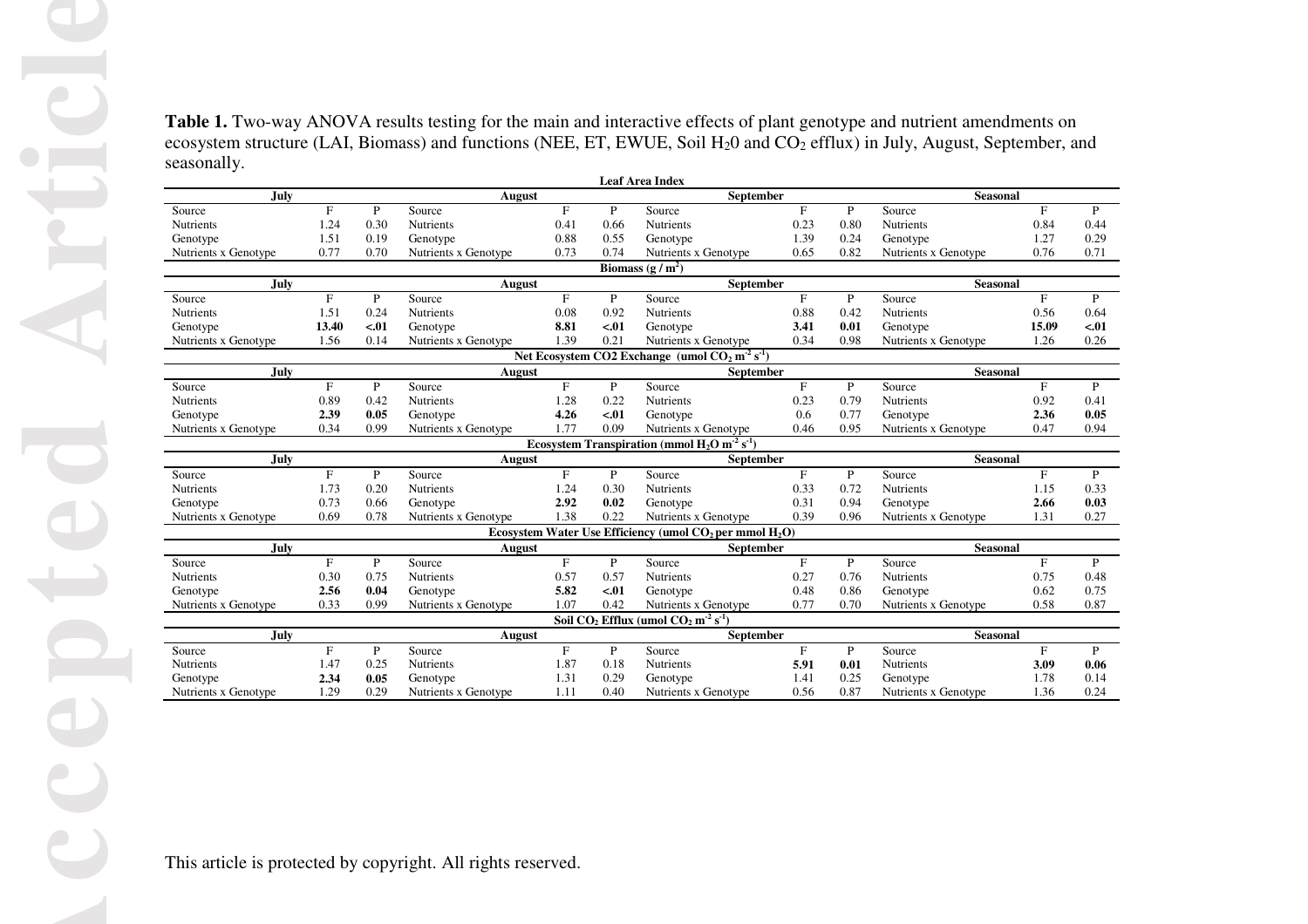|                                    |              |              |                                    |                      |                  | <b>Leaf Area Index</b>                                                          |                           |              |                                    |                      |                      |
|------------------------------------|--------------|--------------|------------------------------------|----------------------|------------------|---------------------------------------------------------------------------------|---------------------------|--------------|------------------------------------|----------------------|----------------------|
| July                               |              |              | August                             |                      |                  | September                                                                       |                           |              | Seasonal                           |                      |                      |
| Source<br>Nutrients                | $\mathbf{F}$ | P<br>0.12    | Source                             | $\mathbf{F}$<br>0.18 | P<br>0.83        | Source                                                                          | $\mathbf F$               | P<br>0.62    | Source                             | $\mathbf{F}$<br>0.31 | P<br>0.74            |
| Diversity                          | 2.20<br>3.64 | 0.06         | Nutrients<br>Diversity             | 0.43                 | 0.52             | Nutrients<br>Diversity                                                          | 0.48<br>1.09              | 0.30         | Nutrients<br>Diversity             | 2.41                 | 0.13                 |
| Nutrients x Diversity              | 0.74         | 0.48         | Nutrients x Diversity              | 0.96                 | 0.39             | Nutrients x Diversity                                                           | 0.38                      | 0.69         | Nutrients x Diversity              | 0.27                 | 0.76                 |
|                                    |              |              |                                    |                      |                  | Biomass $(g/m^2)$                                                               |                           |              |                                    |                      |                      |
| July                               |              |              | August                             |                      | <b>September</b> |                                                                                 |                           | Seasonal     |                                    |                      |                      |
| Source                             | $\mathbf{F}$ | P            | Source                             | $\mathbf F$          | P                | Source                                                                          | $\mathbf F$               | P            | Source                             | $\mathbf{F}$         | $\mathbf{P}$         |
| Nutrients                          | 0.73         | 0.49         | Nutrients                          | 0.51                 | 0.60             | Nutrients                                                                       | 0.43                      | 0.65         | Nutrients                          | 0.91                 | 0.44                 |
| Diversity                          | 0.00         | 1.00         | Diversity                          | 0.07                 | 0.80             | Diversity                                                                       | 0.05                      | 0.82         | Diversity                          | 0.78                 | 0.38                 |
| Nutrients x Diversity              | 0.18         | 0.84         | Nutrients x Diversity              | 0.98                 | 0.38             | Nutrients x Diversity                                                           | 0.18                      | 0.83         | Nutrients x Diversity              | 0.76                 | 0.52                 |
|                                    |              |              |                                    |                      |                  | Net Ecosystem $CO_2$ Exchange (umol $CO2 \text{ m}^2 \text{ s}^1$ )             |                           |              |                                    |                      |                      |
| July<br>Source                     | $\mathbf{F}$ | P            | <b>August</b><br>Source            | $\mathbf{F}$         | P                | September<br>Source                                                             | $\mathbf F$               | P            | Seasonal<br>Source                 | $_{\rm F}$           | P                    |
| <b>Nutrients</b>                   | 1.64         | 0.20         | <b>Nutrients</b>                   | 0.06                 | 0.94             | Nutrients                                                                       | 0.09                      | 0.91         | Nutrients                          | 1.17                 | 0.32                 |
| Diversity                          | 3.37         | 0.07         | Diversity                          | 1.83                 | 0.18             | Diversity                                                                       | 1.56                      | 0.22         | Diversity                          | < 0.01               | 0.95                 |
| Nutrients x Diversity              | 0.65         | 0.53         | Nutrients x Diversity              | 0.72                 | 0.49             | Nutrients x Diversity                                                           | 0.54                      | 0.59         | Nutrients x Diversity              | 0.28                 | 0.75                 |
|                                    |              |              |                                    |                      |                  | Ecosystem Transpiration (mmol H2O m <sup>-2</sup> s <sup>-1</sup> )             |                           |              |                                    |                      |                      |
| July                               |              |              | August                             |                      |                  | September                                                                       |                           |              | Seasonal                           |                      |                      |
| Source                             | $\mathbf{F}$ | ${\bf P}$    | Source                             | $\mathbf{F}$         | $\mathbf{P}$     | Source                                                                          | $\mathbf F$               | $\mathbf{P}$ | Source                             | F                    | P                    |
| Nutrients                          | 1.89<br>0.81 | 0.16         | Nutrients                          | 0.02<br>1.29         | 0.98             | Nutrients                                                                       | 0.27<br>0.05              | 0.76<br>0.83 | Nutrients                          | 1.25<br>0.08         | 0.29                 |
| Diversity<br>Nutrients x Diversity | 2.19         | 0.37<br>0.12 | Diversity<br>Nutrients x Diversity | 0.77                 | 0.26<br>0.47     | Diversity<br>Nutrients x Diversity                                              | 0.14                      | 0.87         | Diversity<br>Nutrients x Diversity | 1.58                 | 0.78<br>0.22         |
|                                    |              |              |                                    |                      |                  | Ecosystem Water Use Efficiency (umol CO <sub>2</sub> per mmol H <sub>2</sub> O) |                           |              |                                    |                      |                      |
|                                    |              |              |                                    | August               |                  | <b>September</b>                                                                |                           |              | Seasonal                           |                      |                      |
|                                    |              |              |                                    |                      |                  |                                                                                 | $\mathbf{F}$              | P            | Source                             | $\mathbf{F}$         | P                    |
| July<br>Source                     | F            | P            | Source                             | $\mathbf{F}$         | P                | Source                                                                          |                           |              |                                    |                      |                      |
| Nutrients                          | 2.22         | 0.12         | Nutrients                          | 0.12                 | 0.89             | Nutrients                                                                       | 1.17                      | 0.32         | Nutrients                          | 0.005                |                      |
| Diversity                          | 5.74         | 0.02         | Diversity                          | 0.1                  | 0.75             | Diversity                                                                       | $\boldsymbol{0}$          | 0.95         | Diversity                          | 0.25                 |                      |
| Nutrients x Diversity              | 1.01         | 0.37         | Nutrients x Diversity              | 0.1                  | 0.90             | Nutrients x Diversity                                                           | 0.28                      | 0.75         | Nutrients x Diversity              | 0.16                 |                      |
|                                    |              |              |                                    |                      |                  | Soil CO2 Efflux (umol CO <sub>2</sub> m <sup>-2</sup> s <sup>-1</sup> )         |                           |              |                                    |                      | 0.99<br>0.62<br>0.85 |
| July                               |              |              | August                             |                      |                  | <b>September</b>                                                                |                           |              | Seasonal                           |                      |                      |
| Source                             | $\mathbf{F}$ | P            | Source                             | $\mathbf{F}$         | P                | Source                                                                          | $\boldsymbol{\mathrm{F}}$ | P            | Source                             | $\mathbf{F}$         | $\mathbf{P}$         |
| Nutrients                          | 1.32         | 0.28         | Nutrients                          | 0.59                 | 0.18             | Nutrients                                                                       | 3.69                      | 0.03         | Nutrients                          | 1.61                 |                      |
| Diversity<br>Nutrients x Diversity | 1.57<br>0.14 | 0.22<br>0.87 | Diversity<br>Nutrients x Diversity | 0.30<br>0.22         | 0.29<br>0.40     | Diversity<br>Nutrients x Diversity                                              | 1.85<br>1.96              | 0.18<br>0.15 | Diversity<br>Nutrients x Diversity | 0.75<br>0.07         | 0.21<br>0.39<br>0.93 |